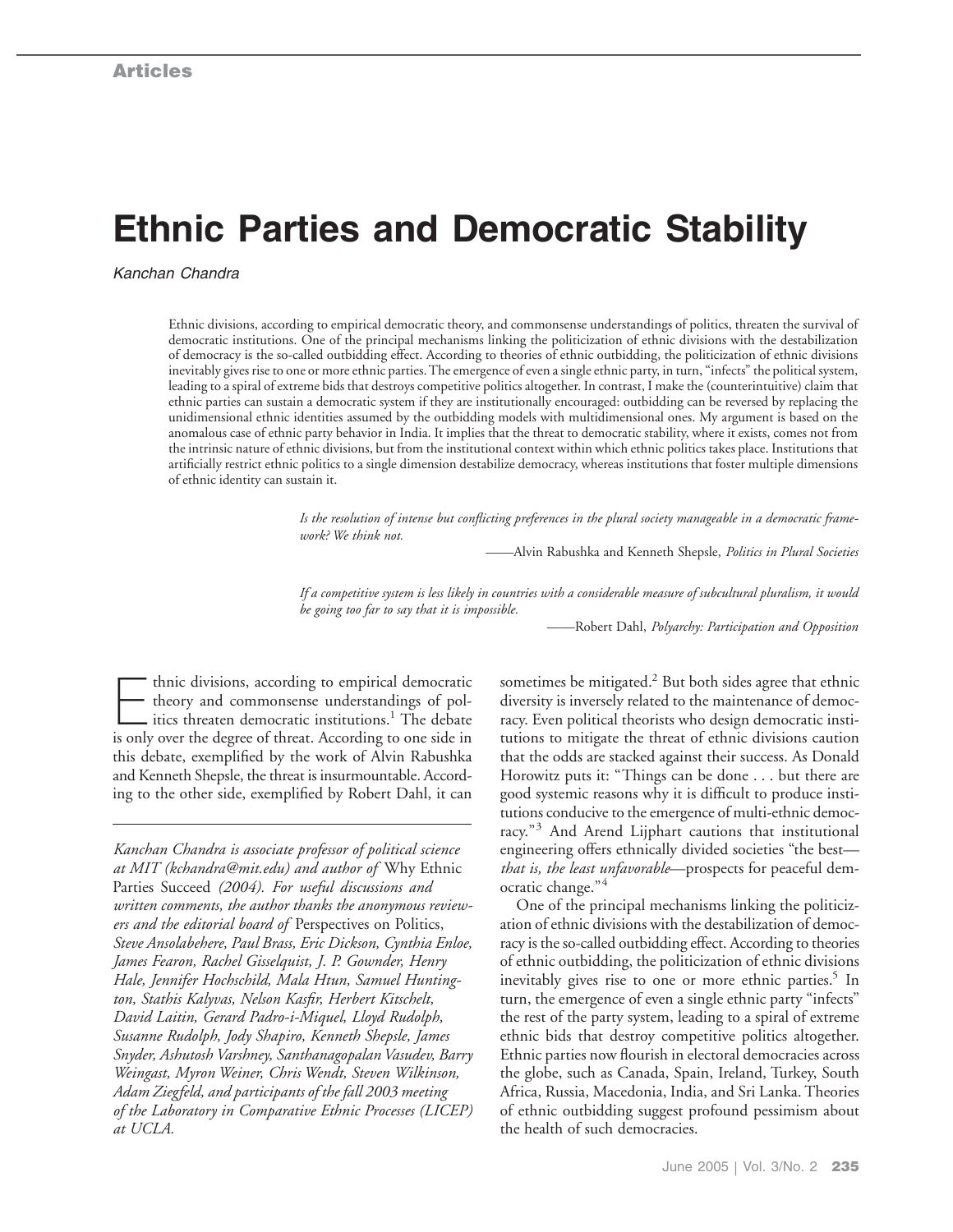Such pessimism is unwarranted. Indeed, ethnic parties can, I argue, *sustain* a democracy, depending on the institutional context within which ethnic divisions are politicized. Institutions that artificially restrict ethnic politics to a single dimension are likely to destabilize democracy, whereas institutions that foster the politicization of multiple dimensions of ethnic identity are likely to sustain it.

This claim rests on a revision of the outbidding models' assumptions about ethnic identity. These models are based on the now discredited "primordialist" assumptions that ethnic identities are fixed, unidimensional, and exogenous to politics. I discard these assumptions in favor of the "constructivist" position that ethnic identities can be fluid, multidimensional, and endogenous to competitive politics. These new assumptions reveal an unexpected and positive relationship between the institutionalization of ethnic divisions and democratic stability.

My argument is based on the anomalous case of ethnic party behavior in India. Divided at least on the basis of language, tribe, caste, region, and religion, India meets the classic definition of an ethnically divided society. Parties based on these divisions have often emerged in Indian politics. While they have often engaged in an initial spiral of outbidding, however, this has typically given way, over a longer stretch of time, to centrist behavior. The roots of this pattern lie, paradoxically, in the institutional encouragement of ethnic politics by the Indian state. Acting on the inherent multidimensionality of ethnic identities, such encouragement forces initially extremist parties toward the center. This article identifies the mechanism by which institutionalization produces centrism in ethnic party behavior, and illustrates it using the case of ethnic party behavior in the north Indian state of Uttar Pradesh.

My argument provides an alternative basis for designing institutional prescriptions for multiethnic democracies. Most institutional prescriptions either depoliticize the issues that ethnic groups are most likely to fight over, or constrain the power of ethnic majorities to make unilateral decisions on issues that concern ethnic minorities. In contrast, I suggest that institutions for multiethnic democracies should encourage the politicization of ethnic divisions and induce proliferation of multiple ethnic majorities. A multitude of freely forming ethnic majorities may be a more effective safeguard against the destabilization of democracy than the imposition of constraints on any single one.

After defining key terms and outlining predictions of theories of ethnic outbidding, I show how ethnic parties in India diverge from those predictions. I next describe the institutional encouragement of ethnic politics by the Indian state and model the mechanism by which it leads to centripetal ethnic parties. I illustrate the model with the case of Uttar Pradesh. I conclude with suggestions for theoretical development, empirical research, and institutional designs for multiethnic democracies.

# **Definitions**

*Ethnic identity* refers to nominal membership in an ascriptive category, including race, language, caste, or religion. This is consistent with the broad definition now taken as standard in the field of ethnic mobilization: "Ethnicity easily embraces groups differentiated by color, language, and religion; it covers 'tribes,' 'races,' 'nationalities,' and 'castes.'"<sup>6</sup>

Membership in an ethnic category is inherited: I might, for example, be born a Sikh from the Mazhabi caste in Punjab, a Yoruba Christian from southern Nigeria, or an African American Muslim from Chicago. However, as these examples illustrate, we are usually born as members of several ethnic categories, with a choice about which one to identify with.

An *ethnic party* appeals to voters as the champion of the interests of one ethnic category or set of categories to the exclusion of others, and makes such an appeal central to its mobilizing strategy. The key aspect of this definition is *exclusion.* An ethnic party may champion the interests of more than one ethnic category, but only by identifying the common ethnic enemy to be excluded.<sup>7</sup>

The terms *outbidding* and *centrism* refer to the location of party positions on a given dimension. Outbidding occurs when parties assume positions toward the endpoints on this dimension. Centrism describes the assumption of positions closer to the middle.

*Institutionalization* of a given cleavage is the attachment of routinized, within-system payoffs to political mobilization based on that cleavage.

I use the term *democracy* in a minimalist sense to mean a system in which the political leadership is chosen through competitive elections.8 *Democratic stability* means simply the preservation of a system of competitive elections.

# **Models of Ethnic Outbidding**

The first model of ethnic outbidding (model 1), based on the axioms of rational choice theory, was proposed by Alvin Rabushka and Kenneth Shepsle in 1972.<sup>9</sup> A second version (model 2), based on a social-psychological approach to human motivations, was proposed by Donald Horowitz in 1985.<sup>10</sup> Although the two models make different assumptions about the *content* of individual preferences, they make identical assumptions about the *distribution* of these preferences within and across groups, and so generate identical predictions.

Model 1 assumes the following: $11$ 

- 1. There are two ethnic groups, A and B, separately organized in all respects.
- 2. There is a single issue axis, represented by a line segment with endpoints A and B.
- 3. All individuals within an ethnic group have identical preferences with regard to alternatives on this issue axis.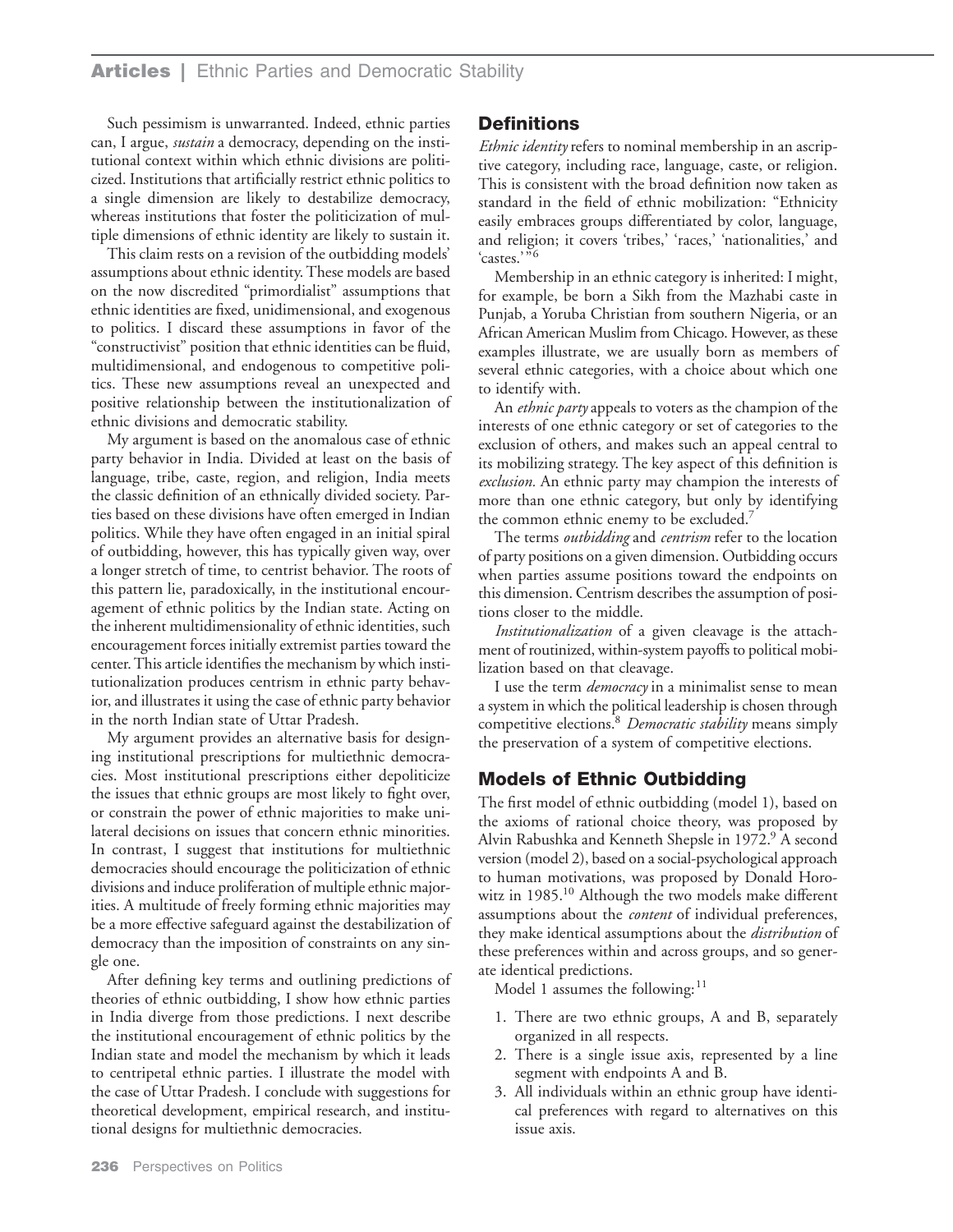- 4. All individuals in different ethnic groups have diametrically opposed preferences with regard to alternatives on this issue axis: all As prefer endpoint A most and endpoint B least; all Bs prefer endpoint B most and endpoint A least.
- 5. Individual preferences, and therefore group preferences, on ethnic issues are intense, meaning that individuals are "risk-acceptant."
- 6. The outcome is decided by majority rule.

The assumptions driving model 2 are less explicit. The following list identifies its implicit assumptions and shows that they are consistent with those of model 1.<sup>12</sup>

- 1. There are two groups, A and B, each with a "segmented organizational structure,"<sup>13</sup> echoing model 1's assumption that they are separately organized in all respects.
- 2. Ethnic issues preempt all other issues in ethnically divided societies, echoing model 1's assumption of a single issue axis.<sup>14</sup>
- 3. Individuals belonging to an ethnic group share a desire for self-esteem and a sense of belonging.15 But there is no acknowledgment that these individuals might desire other things more, or differ in the degree to which they desire these two forms of gratification, or change their desires over time. Instead, ethnic groups are treated throughout as monolithic groups with common desires that are constant over time. Model 2 therefore treats ethnic group preferences as fixed and homogeneous.
- 4. Conflict between ethnic groups is a zero-sum game, where one group's interests are in direct opposition to the other's.16 Ethnic parties representing distinct ethnic groups present voters with an either-or choice.<sup>17</sup> This indicates that model 2 also takes preferences across groups in conflict to be perfectly incompatible.
- 5. Horowitz's frequent descriptions of the emotional attachment to ethnic identity as "intense" and "out of proportion" indicates agreement with Rabushka and Shepsle's similar assumption about ethnic group preferences.18
- 6. Finally, the electoral outcome is decided through simple majority vote.

The predictions of the two models are summarized in the figures below, adapted from Horowitz.<sup>19</sup> The preferences of group A are concentrated at one extreme of the issue axis AB, and the preferences of group B at the other extreme. Faced with a distribution of preferences in which the most preferred outcome of members of each group lies at opposite ends of a single issue axis, a multiethnic coalition can only obtain support by playing an ambiguous strategy that simultaneously promises each group some probability of obtaining its preferred option. This "lot-

## **Figure 1 Step 1: Centrist position of the multiethnic coalition**



tery" is able to defeat positions distributed around the center of the issue axis (fig. 1).

In order to defeat or weaken the multiethnic coalition, a challenger party must take a position closer to either endpoint A or B. Sooner or later, therefore, according to both models, a multiethnic coalition is undercut by ethnic challengers on either or both flanks that "outbid" it for the support of As and/or Bs (fig. 2).

Once the first ethnic bid is in place, it can only be defeated by more extreme bids. The polarized preference distribution inexorably pulls all parties, old and new, toward the extreme ends of the issue axis (fig. 3).

When there is even a slight difference in the numerical strength of groups A and B, the result should be either or both of two equally destabilizing outcomes: the party bidding for the support of majority group A should win the election and subvert the democratic process by stripping minority group B of all rights, or the minority group B should engage in destabilizing violence to preempt such exclusion.

The assumptions that ethnic groups are fixed, internally homogeneous, unidimensional, and exogenous to institutions and political competition, are now commonly associated with "primordialist" approaches to ethnic identity.20 Constructivist approaches to ethnicity in anthropology, history, and political science, have persuasively

#### **Figure 2**

**Step 2: Undermining of the multiethnic coalition by challengers with more extreme positions**

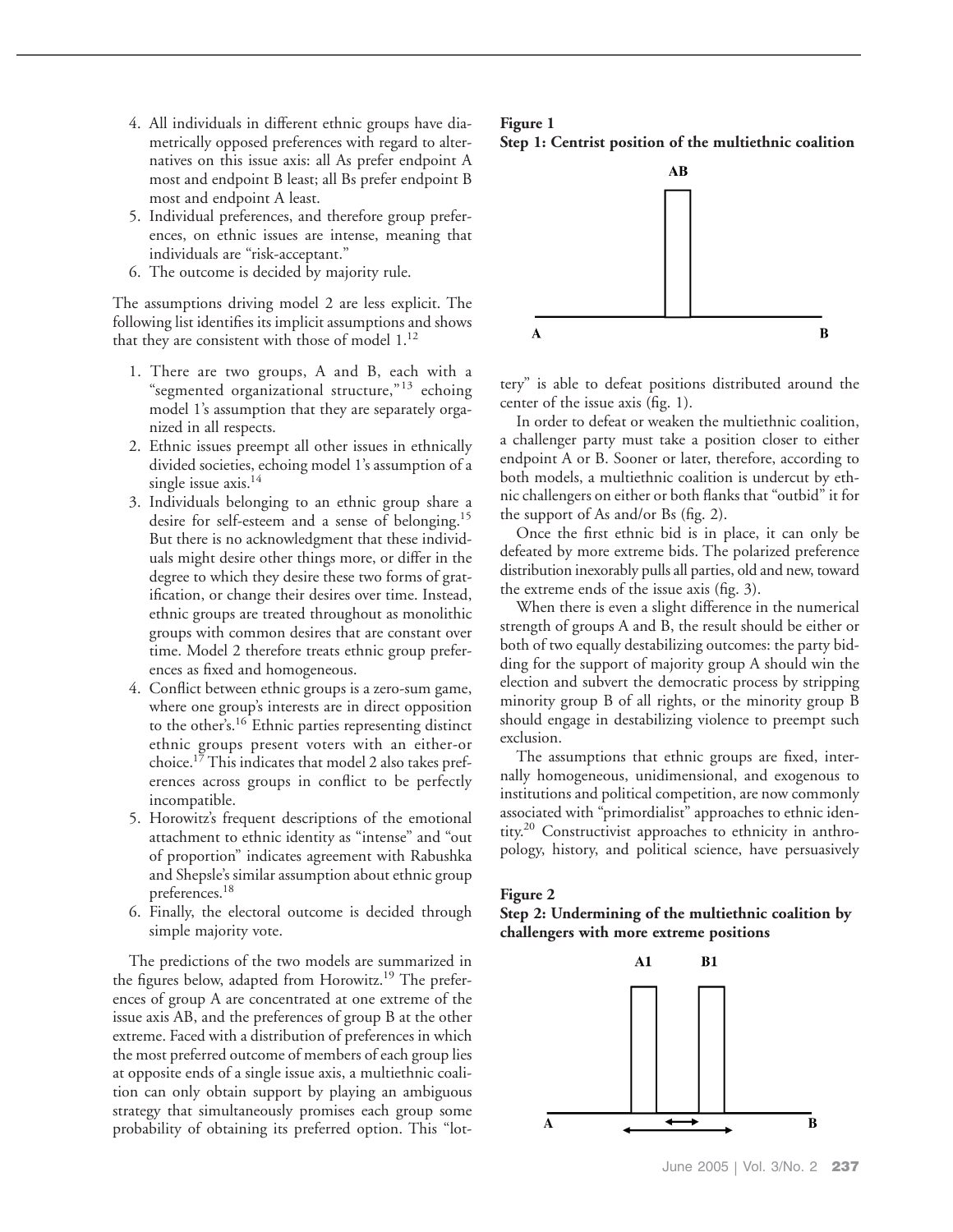### **Figure 3**

**Step 3: Old and new parties attempt to outbid each other**



#### **Figure 4**

**Reverse centrist spiral among ethnic parties in India**



undermined them by showing that ethnic groups can be fluid, internally fragmented, multidimensional, and endogenous to institutional structures and political competition.21 Constructivist approaches gained currency in the literature on ethnic mobilization in the 1970s and 1980s, around the same time that the outbidding models were formulated. While these models cannot be criticized, therefore, for failing to incorporate constructivist insights about ethnic identity, it is reasonable to investigate the implications of that failure for our understanding of the behavior of ethnic parties.

Rabushka and Shepsle brush aside criticisms of their assumptions, arguing that the model should be judged based on the accuracy of its predictions rather than its assumptions.22 Similarly, Horowitz justifies his description of ethnic groups as a "conceptual convenience" that, though not always accurate, captures the essential elements of politics in ethnically divided societies.<sup>23</sup> We lack the cross-national data on the positions taken by ethnic parties that would allow a systematic empirical test of the outbidding models. But, observations of ethnic party behavior within a single country provide an alternative method for investigating the model's plausibility. The next section draws on observations from postcolonial Indian politics for this purpose.

# **Reverse Centrist Spiral among Ethnic Parties in India**

Figure 4 describes the typical pattern of ethnic party behavior across space and time in India. In what is widely accepted as the "centrist equilibrium of Indian politics,"<sup>24</sup> aspiring ethnic parties in postcolonial India typically open with an extreme bid and then adopt progressively more moderate positions, eventually finding their way to the center.

In the first election in independent India in 1951, for example, the umbrella Congress party was challenged at the national level by four ethnic parties: the Ram Rajya Parishad, the Hindu Mahasabha, and the Bharatiya Jana Sangh—all vying for the support of the Hindu "majority" and the All India Scheduled Caste Federation, bidding for the support of the ex-untouchable castes. Three of the four ethnic parties gradually disappeared after being unable to obtain more than a negligible share of the vote.The fourth, the Bharatiya Jana Sangh, attempted to remodel itself into a centrist party in the image of Congress.25 In the late 1980s, as Congress began to decline, ethnic parties appeared once more: the Bharatiya Janata Party (BJP), descended from the Bharatiya Jana Sangh, veered back toward an extreme position by attempting to pit Hindus against Muslims; and the Bahujan Samaj Party (BSP) and the Janata Dal ( JD) tried to mobilize the Scheduled Castes, "backward" castes, and Muslims against the Hindu upper castes.<sup>26</sup> However, each party subsequently moderated its platform. Most notable was the moderation of the BJP, which, when it assumed power for the first time in 1998, did not include any overtly pro-Hindu issues in its governing agenda.

A similar pattern characterizes party politics at the state level. In the late 1950s, for example, the main opposition to Congress in Tamil Nadu came from the Dravida Munnetra Kazhagam (DMK), an ethnic party that fought its first election on the secessionist demand for the separate state of Dravida Nadu. By the next election in 1962, the DMK had dropped the demand for secession.<sup>27</sup> Since then, the DMK and its offshoot, the All India Anna Dravida Munnetra Kazhagam (AIADMK), have become part of a stable, centrist party system in Tamil Nadu. Similar attempts at outbidding by ethnic parties in other states have been reversed or arrested. In Punjab in the 1980s,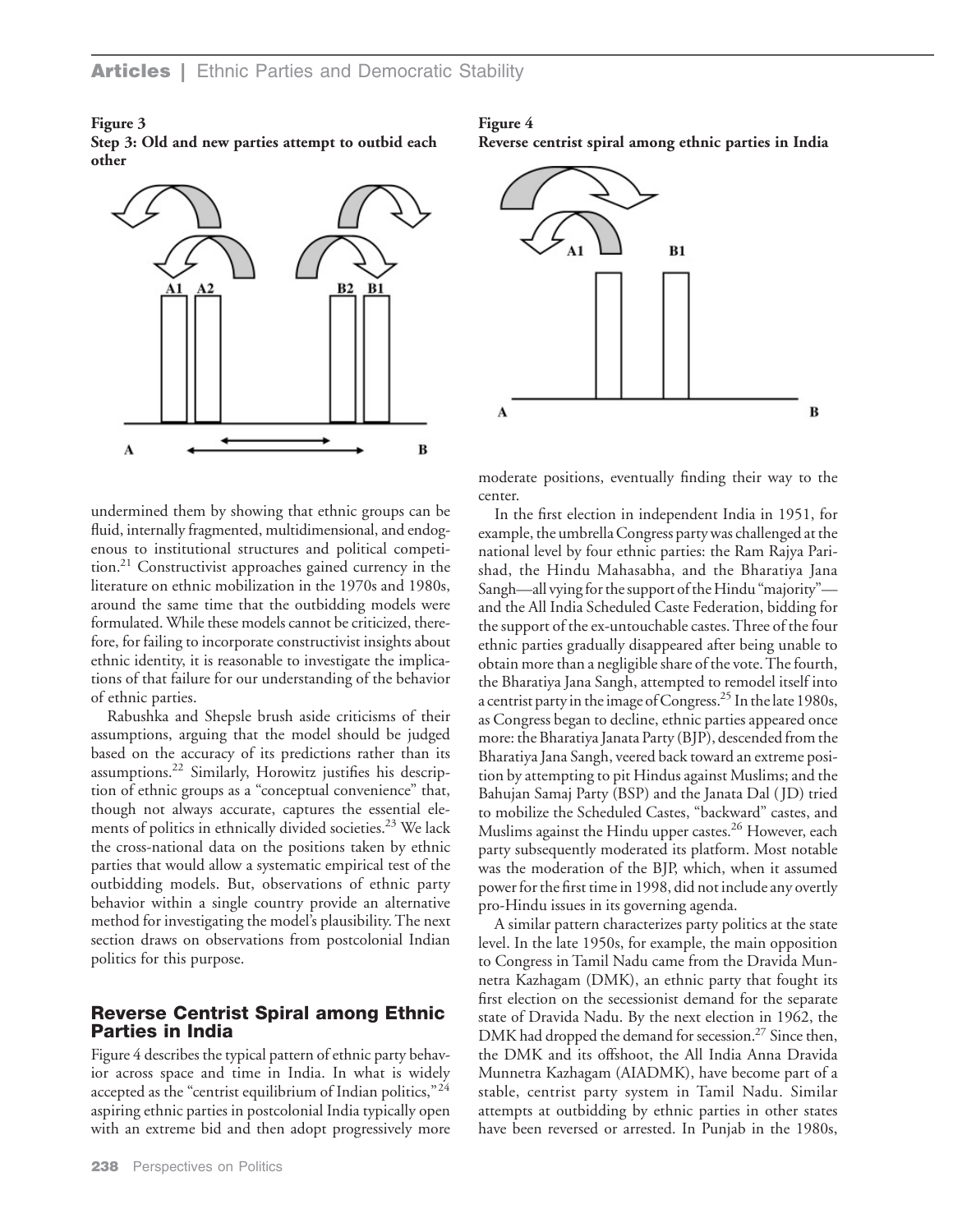the Akali Dal intensified its demands for regional autonomy for Sikhs, with some factions claiming solidarity with Jarnail Singh Bhindranwale, a Sikh revivalist leader who called for an independent Sikh state. However, by the late 1990s, the Akali Dal had deemphasized the demand for autonomy and sought to reinvent itself as a party of all Punjabis, not only of Sikhs.<sup>28</sup> In Maharashtra, the Shiv Sena came to power in 1995 on a virulently anti-Muslim platform.29 However, it did not, as predicted, push the Congress party, its main opposition, toward ethnic outbidding. Moreover, it moderated its anti-Muslim rhetoric after coming to power by withdrawing its demand for the construction of a Hindu temple in the north Indian town of Ayodhya, once upheld as a symbol of the rights of the Hindu "majority." Finally, the state of Uttar Pradesh, which I will discuss in detail subsequently, once dominated by the centrist Congress party, now has a full-blown ethnic party system, with virtually every major party appealing to the electorate on the basis of ascriptive categories. However, ethnification of the party system in Uttar Pradesh proceeded in the opposite direction from that predicted by the outbidding model.

What explains the changing behavior of ethnic parties? According to one argument, the answer lies in the existence of a dispersed or multipolar cleavage structure, that is, one in which there are several small groups, none of which constitute a majority.<sup>30</sup> Where every ethnic group is in a minority, political parties representing such groups must form coalitions with others; consequently, we should expect less outbidding.<sup>31</sup> India, according to Horowitz, is an "outstanding example" of a state with a dispersed cleavage structure. $3^2$  Robert Dahl agrees: "In India, language, caste and region generate a fantastic panoply of subcultures, each of which is a relatively small minority."<sup>33</sup> We should not be surprised, in that case, that ethnic parties in India do not engage in sustained outbidding.

But to characterize India's cleavage structure as dispersed or multipolar is incorrect, for doing so privileges particular dimensions of ethnic identity and ways of categorizing groups on those dimensions while ignoring other dimensions and categorizations. If we focus on the dimension of language, and count separately each regional language in India, we might categorize India's cleavage structure as dispersed. Similarly, if we focus on the dimension of caste, and count separately each localized caste group, we might do the same. But such a conclusion overlooks other ways of categorizing the Indian population that can and have sliced the population into bipolar configurations (Upper Caste versus Backward Caste; Hindispeakers versus non-Hindi speakers; Hindus versus Muslims; north versus south). Therefore we cannot attribute the reverse centrist spiral of ethnic party behavior in India to a dispersed cleavage structure. Rather, we need to identify the conditions under which multipolar or bipolar categorization are likely to be activated.

A second explanation highlights the moderating influence of "crosscutting" cleavage structures. Crosscutting cleavages, the classic argument runs, prevent the emergence of permanent majorities, since the mobilization of voters on any one dimension of cleavage is likely to be canceled by the mobilization of voters on another. $34$  India is also commonly described as a society with crosscutting cleavages. Therefore, ethnic parties should be less likely to engage in outbidding.

India's cleavage structure is indeed more crosscutting than dispersed, but a comparison between colonial and postcolonial India shows that we cannot attribute the move toward the center of ethnic parties in postcolonial India simply to that fact. In colonial India, competition between the Muslim League, which represented Muslims, and the Indian National Congress, dominated mainly by Hindus, was consistent with the expectations of the outbidding model. The Muslim League, initially close to the center, took up progressively more extreme positions over the issue of territorial autonomy for Muslims that resulted in the violent partition of British India into India and Pakistan in 1947. Postcolonial politics, however, has been marked by intermittent outbidding by marginal parties followed by centrist behavior. India's cleavage structure was crosscutting in both periods. Why then do we see outbidding in one period but centrism in another?

To the extent that India's crosscutting cleavage structure is a constant, it cannot explain the variation in outcomes over time. My argument builds on the insight that crosscutting cleavages are likely to moderate ethnic outbidding. Indeed, it assumes it. But it is the *institutionalization* of such cleavages, rather than the mere fact of their existence, that explains the variation in democratic outcomes in India and elsewhere. The cleavages that were institutionally recognized in colonial and postcolonial India differ. The colonial state privileged religious identity over other types of identities at the national level, particularly by providing separate communal electorates to Hindus and Muslims since 1909. The postcolonial constitution, in contrast, institutionalized multiple and crosscutting cleavages. This difference accounts for the striking difference in ethnic party behavior.

# **Institutional Encouragement of Ethnic Politics**

The state controls the bulk of resources in Indian society, including 69 percent of the jobs in the organized economy.<sup>35</sup> The liberalization of the Indian economy begun by the ruling Congress party in 1991 and continued by the coalition governments that have ruled India since, has not appreciably shrunk the dominance of the state.<sup>36</sup> State resources are distributed mainly through networks of patronage. In such a political system, individuals get ahead either by becoming a part of the state themselves and so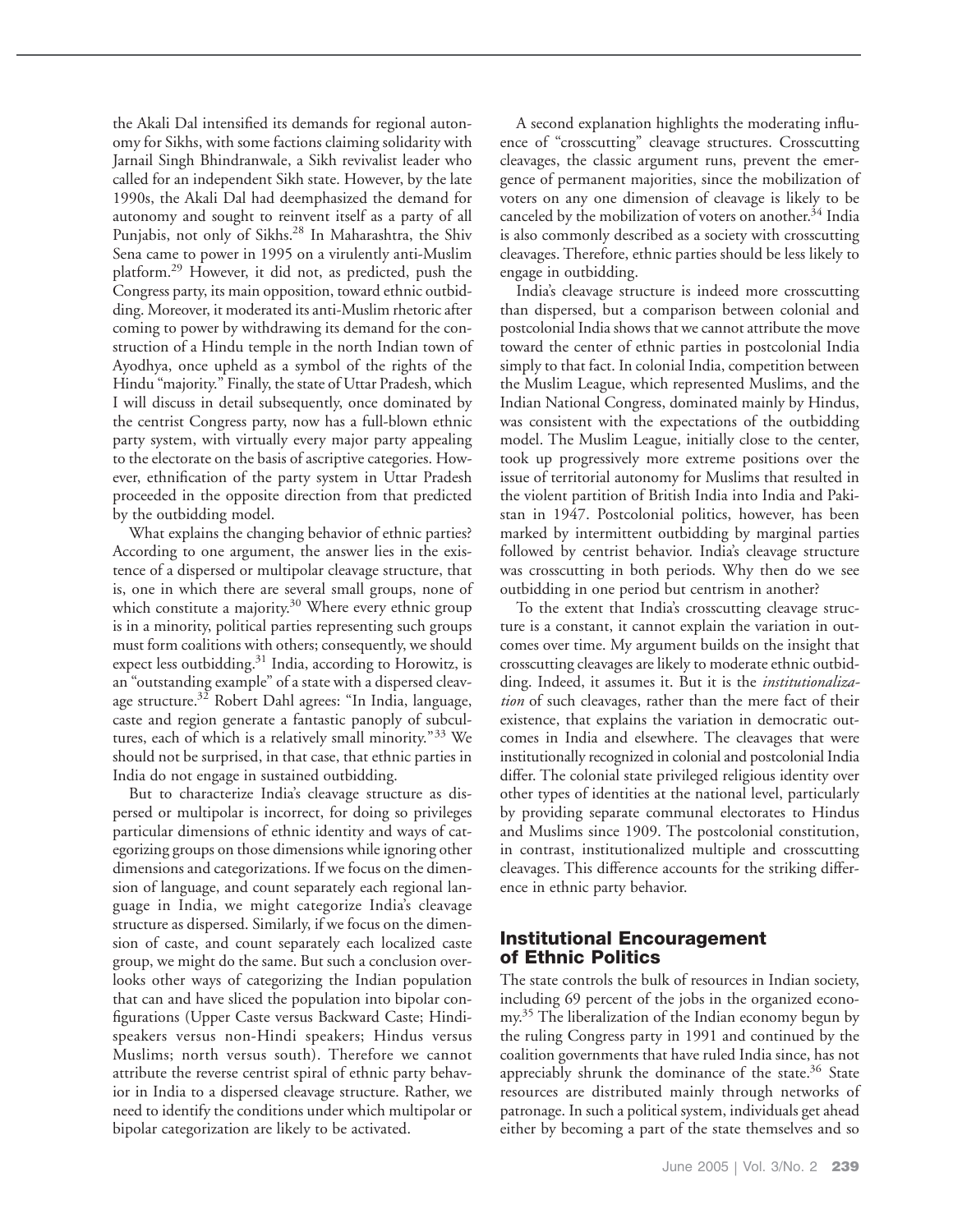obtaining control over the flow of patronage, or by cultivating ties with someone who controls the state and thus becoming consumers, if not distributors, of patronage benefits.

Three policies affect an individual's chances for obtaining control of, or access to, the state: affirmative action policies; language policies; and policies on the creation of new federal units within the Indian Union. These policies are outlined in India's constitution, written by a constituent assembly between 1948 and 1950 and adopted the following year.<sup>37</sup> All three, by accident rather than design, privilege the politicization of ethnic identities over nonethnic identities.

### *Affirmative action policies*

Affirmative action policies provide the greatest institutional encouragement to the politicization of ethnic identity in India. The constitution promises preferential treatment to three separate categories of citizens: "Scheduled Castes" (SCs), "Scheduled Tribes" (STs), and "Other Backward Classes" (OBCs). The term "backward *classes*" was intended as, and has come to be accepted as, a euphemism for backward *castes.* As B. R. Ambedkar, chairman of the drafting committee of the constitution, observed: "What are called backward classes are . . . nothing else but a collection of certain castes."<sup>38</sup>

Members of SCs and STs receive proportional representation in national, state, and local legislatures, proportional employment in government services, including the civil services and the police force, and "reserved" seats in government-funded educational institutions. The constitution also empowers state and central governments to provide unspecified benefits to the OBCs.<sup>39</sup> However, it does not provide a permanent list of castes and tribes that are to be included in each category. This is left for the central or state governments to decide through simple majority legislation and is open for periodic review.<sup>40</sup>

The ambiguity over which groups are beneficiaries, and the ease with which the lists may be revised means that individuals have an incentive to mobilize on the basis of caste or tribal identity and to demand that their group be included in one of the three lists. Politicians also have an incentive to mobilize individuals on the basis of caste or tribe. Not surprisingly, therefore, these constitutional provisions have resulted in a wave of caste mobilizations at both the state and the central level, as large numbers of caste groups, often exceeding a majority of the population, demand to be classified as SC, ST, or, most frequently, OBC.

#### *Language policy*

The official language of the state determines access to state employment and, indirectly, to opportunities in the private sector. Since language repertoires are not easily changed in a single generation, designating one language as the official one immediately identifies winners in the race for

control of the state (those who are fluent in the official language) and losers (those who are not). $41$ 

There is a hierarchy of official languages in India.<sup>42</sup> At the top are the official languages of the Union. Knowledge of these languages offers the best career prospects for jobs in the All India Civil Services. Next are the official languages of the federal units, the Indian states. Knowledge of these languages offers access to the All India Civil Services as well as the vast pool of jobs controlled by the states. At the third level are "mother tongues." Although state-run schools are often required to provide instruction in "mother tongues," knowledge of mother tongues does not offer any access to state jobs.

The relative positions of individual languages in the language hierarchy are open to renegotiation. At the top, while Hindi is designated by the constitution as the official language of the Union, English enjoys supposedly temporary status as an "additional associate official language," to be withdrawn once non-Hindi speakers, who constitute a majority of the Indian population, acquire proficiency in Hindi.<sup>43</sup> The constitution instructs the government to periodically review the relative status of English and Hindi and to take steps toward the eventual removal of English. The question of which language or languages are to be listed as the official languages of the state is decided through simple majority legislation by the state assembly, or through the directive of the central government.<sup>44</sup>

Had the official languages of the state been specified once and for all, individuals who did not speak these languages would have had incentives to learn them. But since official languages are treated as an open and easily revised policy issue in India, individuals who lose out have incentives to mobilize as linguistic groups and demand that their own language be upgraded to the status of official language, or that the language spoken by another group be downgraded to the status of mother tongue. Linguistic mobilization has been a recurrent issue at the state level in postcolonial Indian politics.45

#### *Recognition of statehood*

India is a federation in which powers are shared between the Union and the state governments. The governmental machinery in each state has considerable power in determining the life-chances of its population. It formulates policies on education, land ownership, and taxation on land and agricultural income, distributes jobs and other forms of patronage, and allocates the funds obtained as grants from the central government. Subunits within states have fewer resources at their disposal. Where the designation of a subunit as a state carries with it substantial material benefits, and where the redrawing of state boundaries is relatively easy, subunits within state boundaries have strong incentives to demand to be recognized as states in their own right.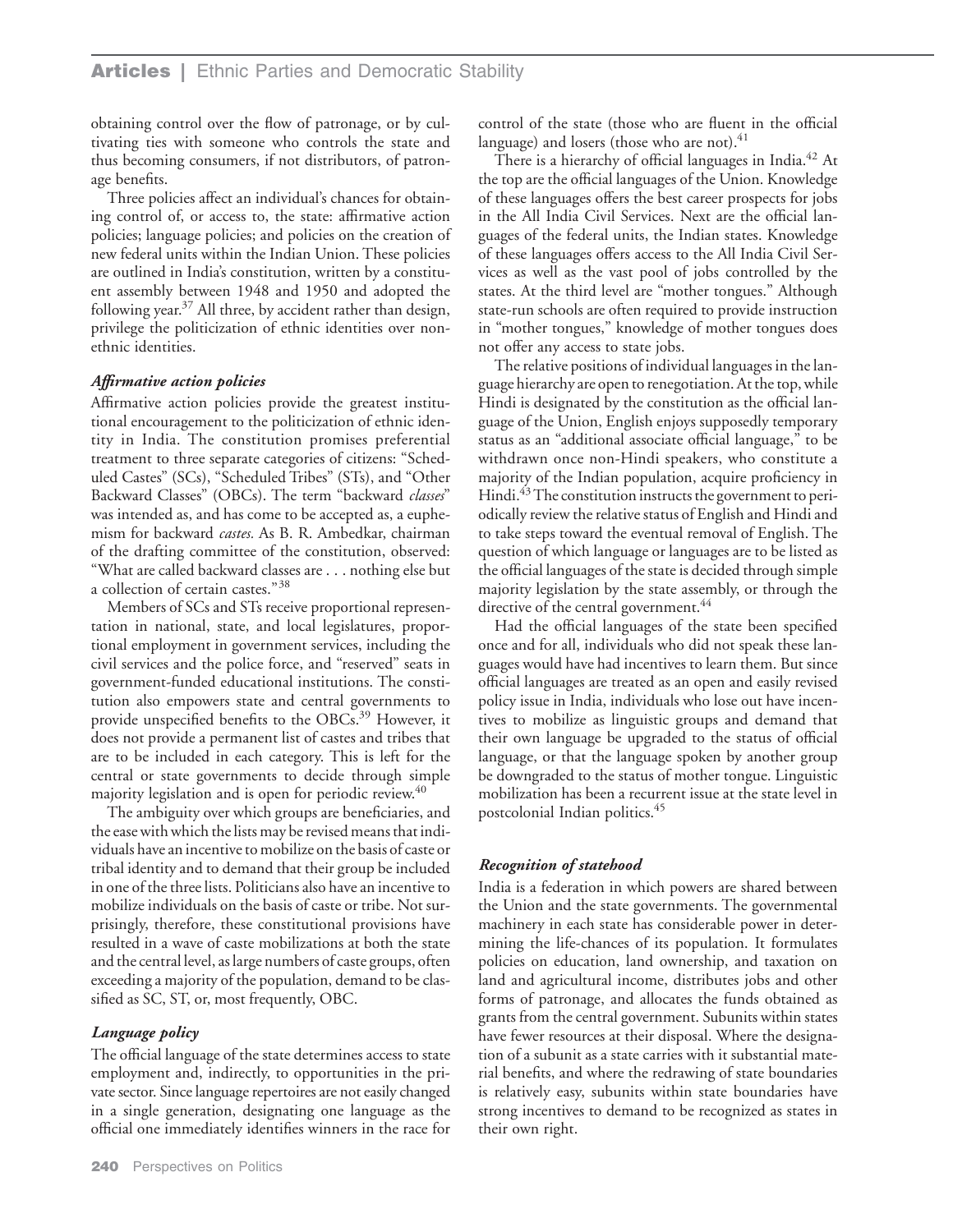The states are not treated as sovereign entities by the Indian constitution, which empowers the Union government to carve out new states from old ones simply by passing a law, without even obtaining the assent of the state concerned.<sup>46</sup> The central government has established two precedents for the granting of statehood. First, statehood is only accorded on the basis of ethnic criteria, particularly to three kinds of ethnic groups: linguistic, regional, and tribal. Second, statehood is granted only in response to the popular mobilization of substantial sections of the population.47 Thus politicians have incentives to mobilize ethnic groups to demand their own states.

The decision to adopt these three policies was made in top-down fashion by political elites influenced by a liberal nationalist ideology. The deliberations over the constitution took place largely behind closed doors, in the Constituent Assembly, and the still smaller meeting rooms of committees. The members of the Constituent Assembly sought to tap popular opinion by consulting with citizens' groups and associations.48 But their choice of institutions was not driven by pressure from premobilized ethnic groups. Popular mobilization on the basis of religion—the predominant feature of colonial politics—had subsided after the bloody partition of India in 1947. And groups based on caste, language, and region were politically active only in localized, intermittent, and muted ways during the period 1948–1950, when the constitution was written.

Once these institutional choices were made, however, their unintended consequence was to encourage, over time, large-scale mass mobilizations along multiple ethnic dimensions. A wave of mobilizations by linguistic and regional groups demanding states of their own broke out in the late 1950s. An explosive struggle over the "official" language emerged at the national level in the 1960s, followed by similar struggles in individual states. And demands for caste-based affirmative action percolated upwards from the local to the state level in state after state immediately after adoption of the constitution, culminating in nationwide agitations by the late 1980s.

During the same period mobilization on nonethnic dimensions such as class, sector, or income, became less visible, less sustained, and narrower in scope. Nonethnic groups have had some success in lobbying for particular policy concessions. For example, farmers' movements have extracted agricultural subsidies from the government.<sup>49</sup> However, nonethnic politics is at a disadvantage in the struggle for control of the state, where most of the opportunities for advancement lie.

## **Institutionalized Multidimensionality and Centrist Ethnic Party Behavior**

Here, I model the process by which the institutionalization of multiple and crosscutting dimensions of identity

## **Figure 5 Two institutionalized dimensions of identity**



leads to an initial spiral of extreme bids followed by a stable centrist equilibrium. Politicians who encourage institutionalized cleavages can credibly promise voters concrete rewards within the existing rules of the game. However, politicians who seek to activate cleavages that exist at the social level but are not institutionally recognized must first promise to transform the existing rules of the game before they can credibly promise rewards. Consequently, institutionally recognized cleavages are advantaged as mobilization strategies, while cleavages that are not so recognized are disadvantaged.<sup>50</sup>

The assumptions of my model are consistent with those of the outbidding model on a single dimension. The key innovation is that this model allows for the possibility of choice between group memberships on more than one dimension of identity. Introducing this possibility produces the radically different outcome of centripetal rather than outbidding behavior.

Imagine a political system that offers institutional incentives for activating two crosscutting dimensions, represented in figure 5.

Dimension 1 divides the population into majority group A and minority group B. Dimension 2 divides the population into majority group D and minority group E along a different axis. On any dimension, the groups are mutually exclusive, and each cleavage encompasses all of the population. A single individual in this society possesses one of the following four combinations of institutionalized identities:

- 1.  $(A \cap D)$ : (that is, belongs to the majority group on both dimensions).
- 2.  $(A \cap E)$ : (that is, belongs to the majority group on dimension 1 but the minority group on dimension 2).
- 3. ( $B \cap D$ ): (that is, belongs to the minority group on dimension 1 but the majority group on Dimension 2).
- 4. ( $B \cap E$ ): (that is, belongs to the minority group on both dimensions).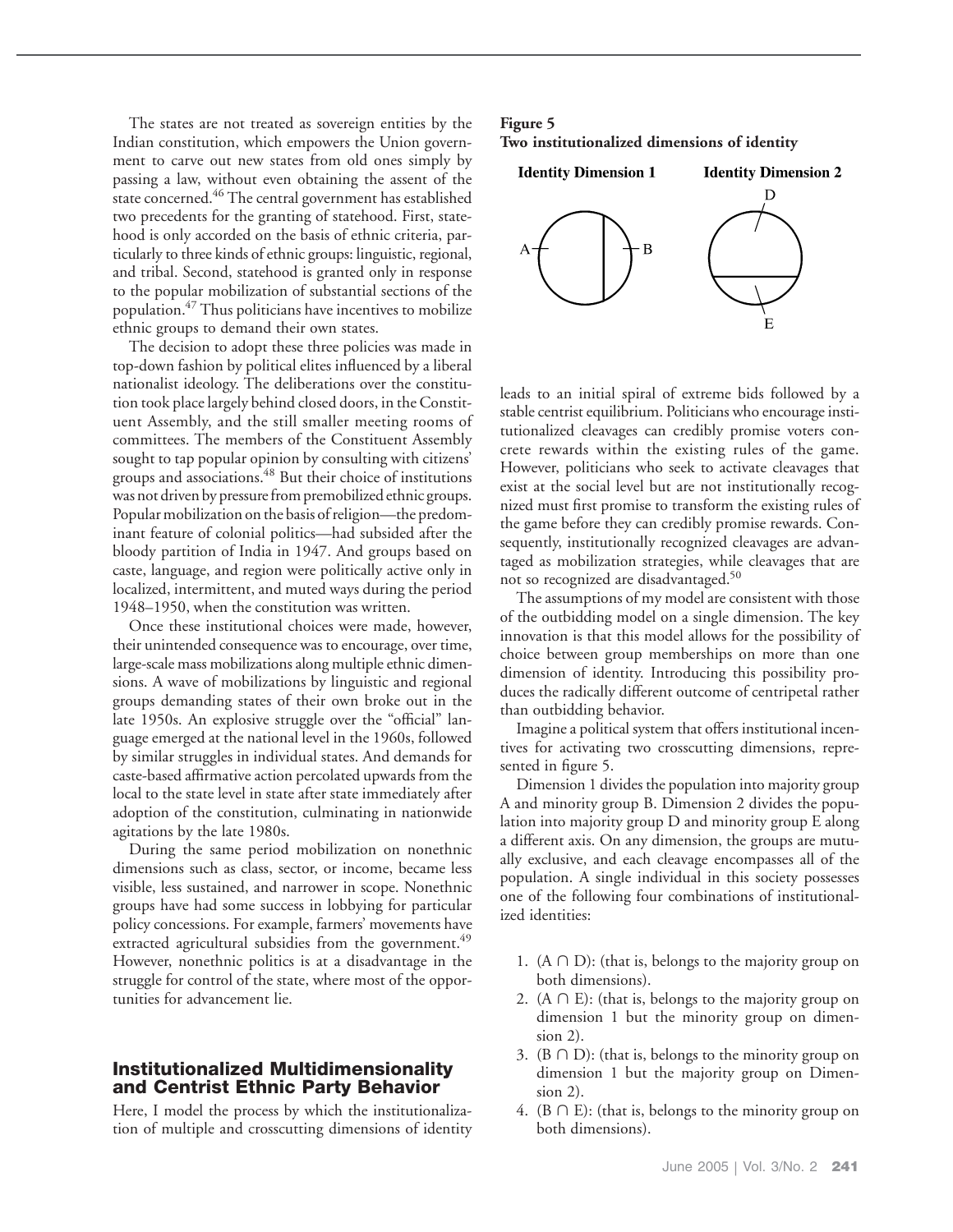## *Assumptions*

The model makes the following assumptions:

- 1. There is a first-past-the-post (FPTP) electoral system with only two political parties. In such a system, either party must obtain more than 50 percent of the votes to win. This assumption restates the majority rule principle driving the outbidding models in an explicit institutional form.
- 2. Both parties seek to win elections.
- 3. Parties can only take a position on one dimension at a time. On any dimension, they can bid for the exclusive support of the majority or the minority, or they can take a position equidistant from both. This assumption corresponds to the "outbidding" strategy or the centrist political strategy, respectively, assumed by the earlier models.
- 4. An outbidding strategy imposes the cost of intergroup conflict on society at large. Equidistance has no social cost.
- 5. Individuals care only about being members of the group that is promised rewards by the winning party. Faced with a choice of party positions on different identity dimensions, voters will favor the dimension of their identities that places them in the majority group. Thus if they are in a majority or a minority on both dimensions, they will be indifferent between the two. But if they are in the majority on one dimension and the minority in other, they will favor their majority identity.
- 6. Positions taken early are more credible than positions taken later. If two parties bid for the support of the same majority group on the same dimension of identity, therefore, the first mover is credible, while the second is not.

At some initial point, imagine that only one dimension of identity is salient (AB), Suppose that one party declares itself the champion of majority group A and excludes minority group B. This corresponds to an "outbidding" strategy on a single dimension of identity. This should lead to the clustering of all A voters behind this first mover. The second party cannot also credibly bid for the support of the majority group A. In a political system in which no other dimension of identity can be activated, the results of a political competition are decided in this first round. The first mover always wins, the second mover always loses, and the democratic system is destabilized by permanent exclusion of the Bs. This first scenario corresponds exactly to the first stage of the outbidding model.

But where institutions attach payoffs to more than one dimension of identity, a party that stands to lose on the first dimension can turn the verdict to its advantage by activating the second dimension (DE) and bidding for the support of the majority group D on the second dimension. More generally, the institutionalization of multiple cleavages means that any party mobilizing voters on the basis of one cleavage can provoke a countermobilization by a competing party on another dimension that cuts across the first.

Centrism is a special case of the redefinition of majorities produced through this mechanism. Centrism arises when the two institutionalized cleavage configurations are "symmetric." In other words, if (*x*) is the proportion of the majority group A and (1 *− x*) the proportion of the minority group B in the population, then symmetry requires that  $(x)$  is also the proportion of the majority group D and  $(1 - x)$  is also the proportion of minority group E in the population. In this configuration, even as the proportions of majority (*x*) and minority (1 *− x*) on each dimension remain constant, the proportions in which members of any one group on the first dimension are "remixed" into a new group on another dimension may vary.

Consider, for example, a case in which  $(x) = 60$  percent and  $(1 - x) = 40$  percent on both dimensions. Any of the combinations of identities across dimensions listed in table 1 would be compatible with these proportions: When the two cleavage structures are symmetric, the result of both parties bidding for the support of the majority group on the two different dimensions will be a draw. The reasoning is as follows:

From assumption 5, we know that:

Support for party  $1 = ((A \cap D)/2) + (A \cap E)$  (1)

Support for party 2:  $((A \cap D)/2) + (B \cap D)$  (2)

When cleavages are symmetric:

$$
A \cap E = A - (A \cap D) = x - (A \cap D)
$$
 (3)

$$
B \cap D = D - (A \cap D) = x - (A \cap D)
$$
 (4)

Therefore 
$$
A \cap E = B \cap D
$$
 (5)

It follows that  $((A \cap D)/2) + (A \cap E) = ((A \cap D)/2) +$  $(B \cap D)$ 

## **Table 1 Examples of "symmetric" cleavage structures**

|              | Example 1 | Example 2 | Example 3 |
|--------------|-----------|-----------|-----------|
| $(A \cap D)$ | 50%       | 40%       | 30%       |
| $(A \cap E)$ | 10%       | 20%       | 30%       |
| $(B \cap D)$ | 10%       | 20%       | 30%       |
| $(B \cap E)$ | 30%       | 20%       | 10%       |
|              | 100%      | 100%      | 100%      |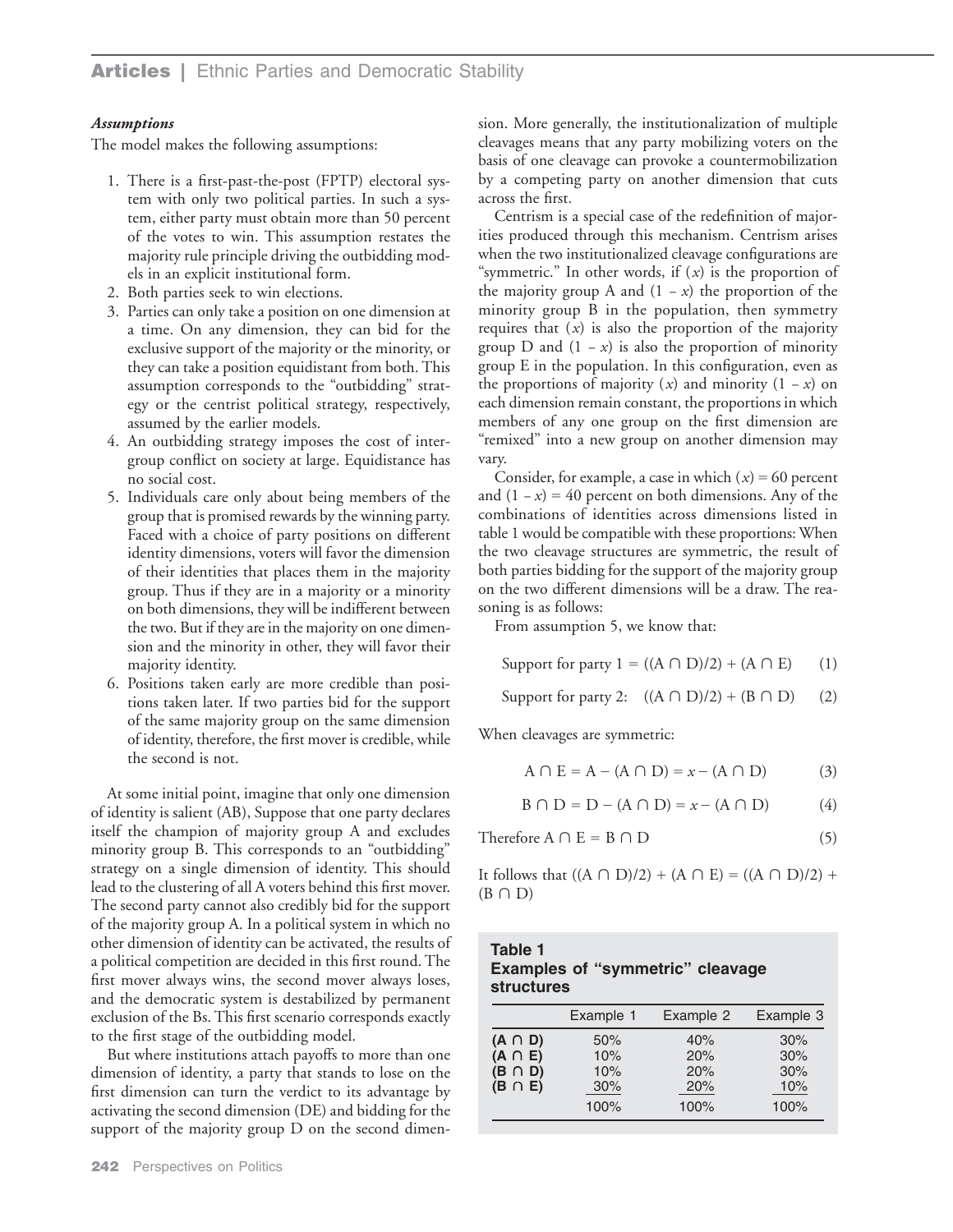Support for party 1 in other words, equals support for party 2. This holds true for any symmetric pair of cleavages, regardless of the relative sizes of the majority and minority groups, and regardless of the way in which members of a group on one dimension are remixed into new groups on another dimension.

Given the institutionalization of symmetric cleavages, then, it is always profitable for initially marginal parties to bid for the support of ethnic majority A or D. The reasons for initial imbalance may be various. Different historical trajectories or organizational resources may, for instance, give one party an initial advantage over the other. Even anticipating that its competitor will respond by bidding on the crosscutting dimension, an outbidding strategy still allows a marginal party to orchestrate a draw and thus improve its position. The best response of the dominant party is to outbid on a second dimension to prevent further attrition of its voter base. Wherever we see marginal parties, therefore, we should see an initial spiral of outbidding, ending with an electoral verdict in which both parties are deadlocked.

Once the two counterbalancing bids have produced a draw, neither party can improve its position. If both parties continue to outbid, they would inflict the costs of high levels of intergroup tension and possibly violence on society without any expected increase in votes. But if both parties coordinate on a centrist strategy, then both can maintain their positions without inflicting costs on society. Further, once both parties are situated at the center, they open up the possibility of obtaining the elusive winning margin by making a localized and selective pitch to some section of the formerly excluded minority groups. In subsequent elections, therefore, we should find parties that began with an initial spiral of outbidding to be locked into a centrist equilibrium by the institutional incentives that allow for the activation of new identity dimensions.

The centrist equilibrium insulates the democracy from destabilization by preventing the permanent exclusion of minorities in two ways. First, since no party seeking to mobilize an ethnic majority at the expense of the minority wins, no party is strong enough to exclude a minority. Second, because no party has a winning majority, all parties have to seek the support of some section of the minority in order to win.

Over time, this equilibrium might be destabilized. The key actor driving the initial spiral of outbidding is a marginal party for which a draw is beneficial. A dominant party has no incentive to engage in outbidding, since the draw that inevitably results weakens rather than strengthens its position. The entry of a new political party or an organizational split in one of the old parties, therefore, might provoke a new spiral of outbidding initiated by these new parties. An environment of uncertainty, in which parties underestimate their actual support base, might produce the same result. Alternatively, links to other political games at other

levels may upset the centrist equilibrium by driving one party toward an extreme bid. A regional party organization for instance, may be forced by a national-level party organization to play an outbidding strategy even against local incentives. By the logic that led to initial centrist equilibrium, however, any fresh attempt at ethnic outbidding is likely to generate a countermobilization on a new dimension that guides each party back to the center.

Note that the emergence of the centrist behavior depends on the institutionalization of a *symmetric* cleavage structure. Institutionalization of *asymmetric* cleavages with twoparty competition should, in contrast, produce a politics of competitive polarization. An asymmetric cleavage structure should, under majority rule, produce a victory for one party even on two dimensions. But as long as institutions attach rewards to the mobilization of voters on more than one dimension, the majority obtained under these conditions will not be stable. Instead, it will be vulnerable to destabilization by new majorities manufactured on different dimensions by those who stand to lose under the current system, whether or not these dimensions are symmetric. The inherently transient nature of majorities and minorities in this multidimensional environment renders the politics of ethnicity indistinguishable from "normal" democratic politics. Thus while institutionalized asymmetric cleavages should not produce the centrist behavior that is the main concern of this article, it should nevertheless produce the fluidity that can independently insulate a democratic system from breakdown.

While this model assumes the existence of crosscutting cleavages, it builds on the insight that such cleavages can safeguard democratic stability in three ways. First, it is the *institutionalization* of these cleavages, not merely their simple existence in society, that makes them viable candidates for politicization. When cleavages are not institutionalized, it is difficult (although not impossible) to activate them in politics. Second, this model identifies conditions under which political entrepreneurs should activate these cleavages; it attaches the missing argument about *agency* to a structural argument about cleavages. Third, it specifies the particular pattern of cross-cutting cleavages that is likely to produce centrism. With two-party competition and an FPTP electoral system, a crosscutting cleavage structure must be *symmetric* in order to produce centripetal party behavior. Other electoral rules and party systems may require other patterns of cross-cutting cleavages, as yet unidentified, to produce equivalent outcomes. In the next section I illustrate the model using the case of ethnic party politics in the Indian state of Uttar Pradesh.

## **Ethnification of the Party System in Uttar Pradesh**

With 139 million inhabitants in 1991—nearly equaling the Russian Federation—the northern state of Uttar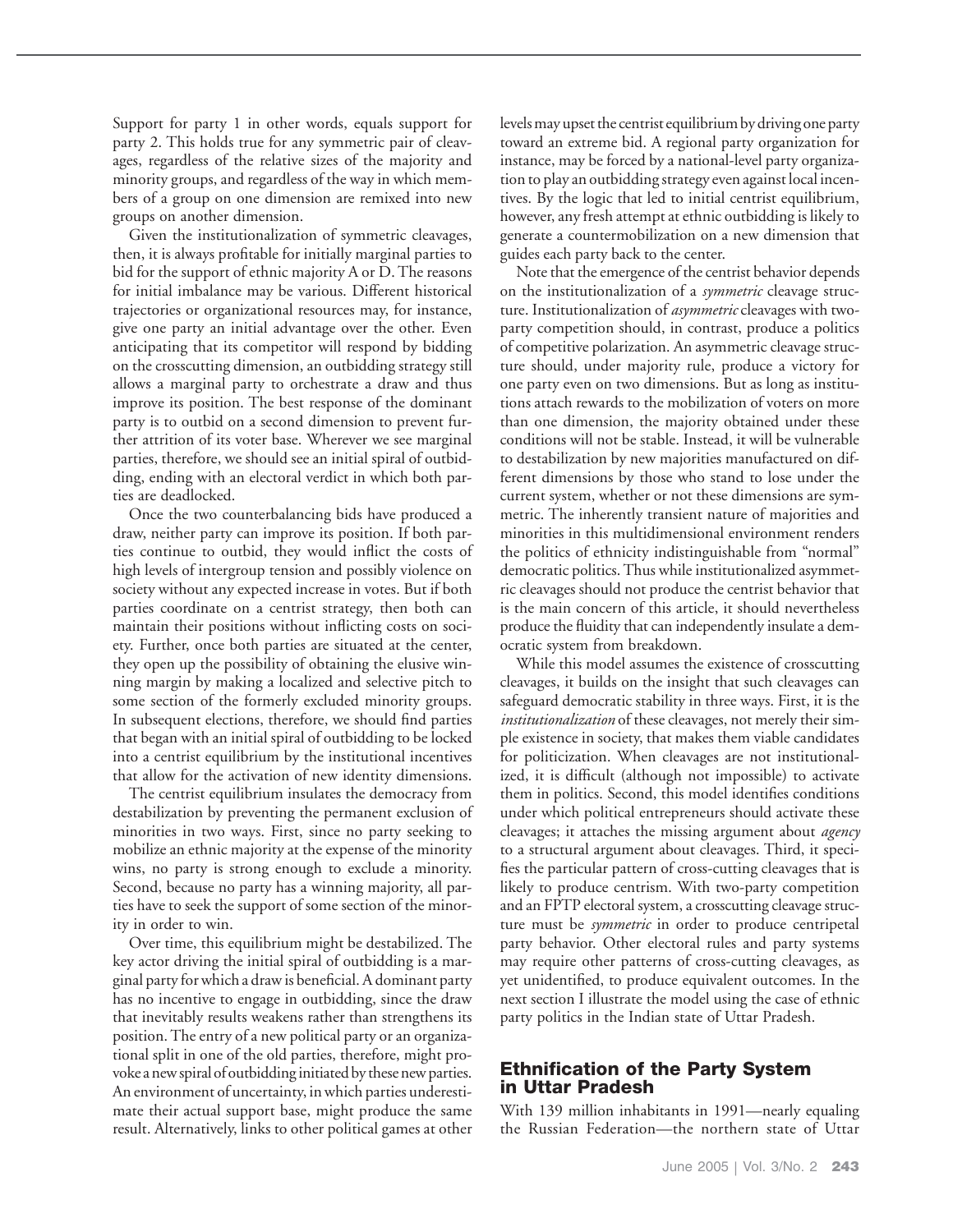Pradesh is India's most populous.<sup>51</sup> The population is divided by at least four main cleavages: religion, language, caste, and region.

Between 1947 and 1985, the multiethnic Congress party dominated Uttar Pradesh politics, consistently winning the majority of the state's parliamentary seats, except in 1977. The party also controlled the legislative assembly in the state of Uttar Pradesh for most of this period, with four brief intervals of opposition rule that added up to only four years.<sup>52</sup> Congress appealed to the disparate groups in its electoral base using the ambiguous strategy that Rabushka and Shepsle attribute to a multiethnic coalition.<sup>53</sup>

## *Step 1: First ethnic bid*

After 1985 the multiethnic Congress began to unravel.<sup>54</sup> In the mid-1980s the Vishwa Hindu Parishad (VHP), a religious revivalist organization, launched a mass agitation calling for the destruction of a mosque in the north Indian town of Ayodhya, which it alleged had been built by a Mughal invader after destroying a Hindu temple on the same spot. The VHP framed the issue of the temple as a referendum on the rights of the Hindu majority (82 percent of the population of Uttar Pradesh) relative to the Muslim minority (17 percent of the state's population).<sup>55</sup> From 1986, the opposition BJP aligned with the demand for the temple.56 The BJP outflanked the Congress party by declaring itself openly as a champion of the Hindu majority and accusing its rival of pandering to Muslim interests in the name of secularism.57

Religion is not among those cleavages promised institutional rewards in the postcolonial constitution. Consequently, mobilizing voters on the basis of religion has proved extraordinarily difficult, and did not yield political dividends in the several national elections before the 1980s.58 Postcolonial political entrepreneurs seeking to mobilize members of a religious category category instead typically framed their demands on the basis of one of the institutionally recognized categories of language or caste. The Akali Dal in Punjab, for instance, pursued regional autonomy for Sikhs (a religious group) by emphasizing their linguistic identity.59 And Muslims, Buddhists, Christians, and Sikhs across Indian states have sought affirmative action on the basis of their caste rather than religious identity, demanding inclusion in the categories of SC and OBC. In the 1980s, however, the VHP's sustained effort at mass mobilization outside the political arena, along with a series of shocks including the assassination of Indira Gandhi in 1985 and violence in Kashmir, Punjab, and the North East, gave religion new potency in postcolonial Indian politics.

Once the BJP had overtly assumed a Hindu majoritarian position, the logic of the outbidding model should have resulted in one or more of the following scenarios: (1) an attempt by Congress to remake itself from an

umbrella to a pro-Hindu party and therefore "outbid" the BJP; (2) the emergence of a third party even more committed to the championing of Hindu interests than Congress or the BJP; or (3) the BJP's assumption of an even more extreme position to preempt the emergence of an ethnic challenger. And, we should have witnessed a similar outbidding effect by parties representing the Muslim minority.

## *Step 2: Introduction of a new issue axis*

At this point, however, the predictions of the outbidding model go awry. A third party, the Janata Dal (JD) did in fact bid for Muslim support by committing itself to protecting the mosque. However, the JD's major initiative was to activate the dimension of caste. In 1990 the Indian prime minister, who belonged to the JD, announced his government's decision to reserve 27 percent of the jobs in the central government services for OBCs, explicitly defined as a collection of *caste* categories. By introducing the issue of affirmative action for the OBCs, the JD sought to draw a sharp line between Hindu upper castes and other subordinate groups, thus fragmenting the religious majority that the BJP was attempting to forge.

## *Step 3: Initial surge of "outbidding" followed by reverse spiral of moderation*

Since 1990, party politics in Uttar Pradesh has revolved around these two issue axes: the rights of the Hindu majority versus the Muslim minority; and the relative representation of the Hindu upper castes versus others in state jobs. The cleavages of religion and caste in Uttar Pradesh are approximately symmetric. Hindu constitute 82 percent of the population, and Muslims 17 percent. Precise figures for categories on the dimension of caste do not exist, since India has not taken a comprehensive caste census since 1931. Nevertheless, estimates from that census put Hindu upper castes at roughly 20 percent of the population of Uttar Pradesh. The remaining 80 percent is composed of Scheduled Castes (21 percent), Muslims (17 percent), and the Other Backward Castes (roughly 42 percent).<sup>60</sup>

The activation of the two roughly symmetric dimensions arrested the parties' initial outbidding. Consider, first, party positions on religion.<sup>61</sup> Initially, the BJP raised the ante on the issue of minority exclusion. In 1990 it launched the Rath Yatra, a countrywide agitation calling for construction of the temple and "relocation" of the mosque. In the 1991 simultaneous parliamentary and assembly elections in Uttar Pradesh, it presented the construction of the temple at Ayodhya not only as a symbol of the preeminence of the religious majority in a multireligious nation, but as a national symbol, fusing the Hindu majority with the nation. This framing dissolved the notion of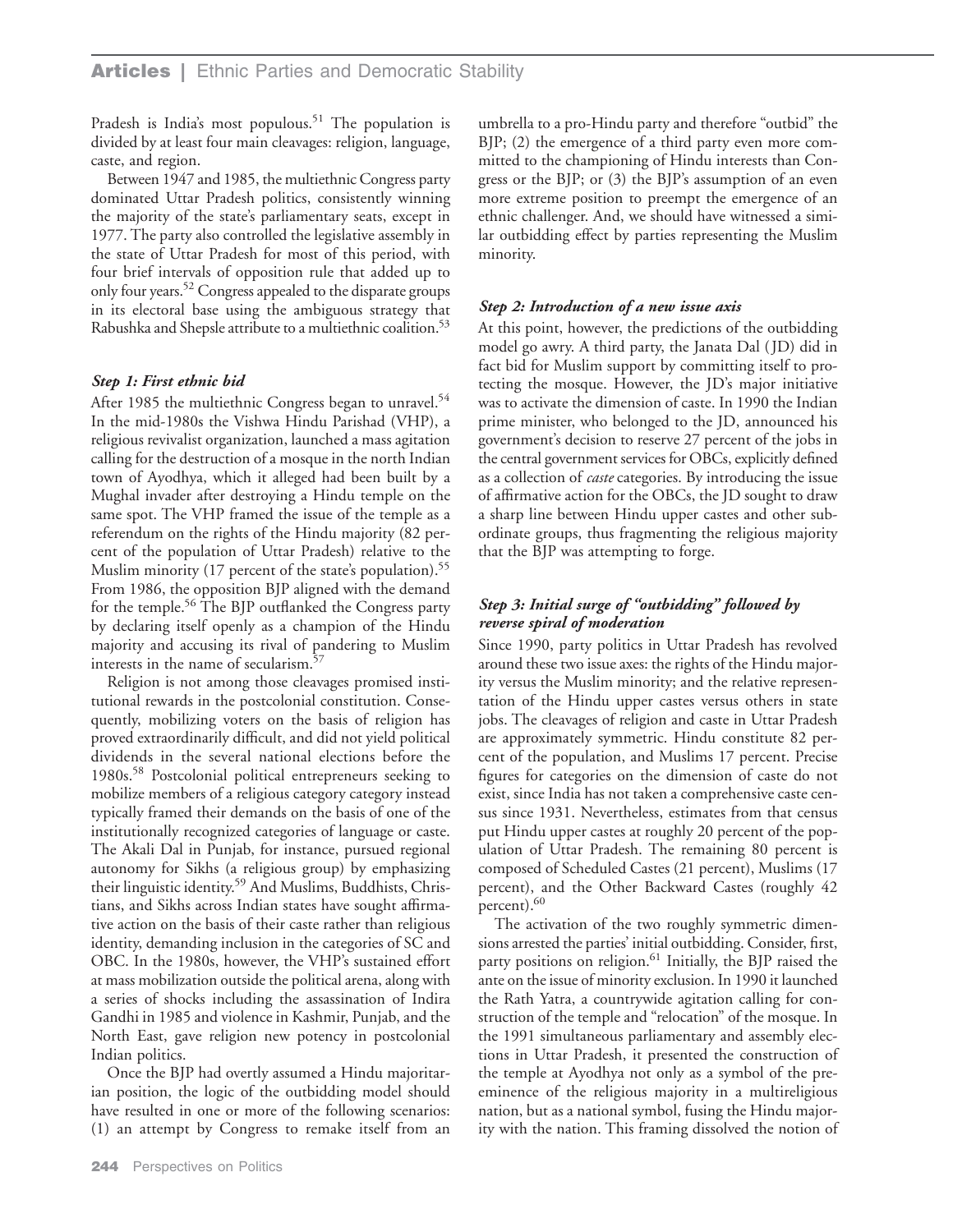religious minorities altogether, demanding that they assimilate in a nation defined by Hindu symbols.<sup>62</sup> In December 1992 BJP supporters unlawfully destroyed the mosque. Soon after, though, the BJP diluted its pro-Hindu position and toned down its anti-Muslim rhetoric. Although it continued to support measures traditionally associated with the Hindu majority in its written manifestos, the BJP did not emphasize these measures in its overt election campaign.63 By 1998 the word "Hindu" had disappeared from its public presentation, leading many observers to describe the BJP as a Congress "clone."

Party positions on caste representation exhibit a similar centrism. By 1993, following a series of splinters, the JD was succeeded by the Samajwadi Party (SP) in Uttar Pradesh. In 1993 the BSP and the SP allied against the BJP in the state assembly elections. Both the BSP and the SP made displacement of upper castes from their position of dominance a central election issue, although the former was more extreme in this position than the latter. In elections since 1993, however, both the SP and the BSP began to induct upper castes into their party organizations and candidate lists, to redefine the issue as power-sharing between upper castes and others, rather than displacing upper castes from power, and to seek alliances with parties that they had earlier denounced as instruments of the upper castes.<sup>64</sup>

In contemporary politics in Uttar Pradesh, the political system does not permanently exclude any ethnic category. Hindu upper castes are courted by the BJP, the BSP, and the SP. The OBCs also are courted by all three parties. Scheduled Castes are courted by the BSP, and to a lesser extent, the BJP and SP. Muslims are courted by the SP and BSP. The BJP has not yet made any significant effort to incorporate Muslims into its organization and candidate lists, but it no longer markets itself on an electoral platform threatening exclusion of Muslims from the national community.

Up to now, competing mobilizations have checked each other and forced extremist parties to the center. However, the reverse spiral toward moderation in Uttar Pradesh may certainly be challenged in the future. Given the rewards of winning control of the state, marginal political parties will continue to experiment with outbidding strategies in order to forge ethnic majorities.<sup>65</sup> Indeed, this happened in the state of Gujarat in 2002, when an insecure BJP attempted to foment religious violence to preempt fragmentation of its voter base by challengers mobilized along caste lines.<sup>66</sup> But no single attempt at mobilizing an ethnic majority should be stable. As long as multiple institutionalized dimensions of ethnic identities are available for mobilization, it should be undermined by another, initiated by politicians who stand to lose in the first case and gain in the second.

Continuing with the example of Uttar Pradesh, the ambiguity of the state's affirmative action clauses is already being used to manufacture new political coalitions that might fragment the most recent effort to weld a majority based on subordinate groups (SCs, OBCs, and Muslims). The BSP, for instance, has begun to divide the OBCs into two categories: the "Forward among Backward," comprising the better off castes in this category, and the "Most Backward," comprising those who are worse off. The SP, meanwhile, is seeking to identify the "Backwards among Forwards," i.e., sections of the upper castes who also deserve to be identified as a "Backward Class." The relative openness toward renegotiation of state boundaries resulted in a successful agitation for the new state of Uttaranchal, carved out of northern Uttar Pradesh. Uttaranchal's borders cut across religion, and to a lesser extent, caste. Language politics in Uttar Pradesh has so far coincided with religious politics: 90 percent of the population, mainly Hindu, reportedly speaks Hindi, while the rest, mainly Muslim, speaks Urdu.<sup>67</sup> However, the potential exists for fragmenting both religious and caste identities through activation of other language cleavages. Paul Brass points, for example, to the existence of Bhojpuri as a "minority mother tongue" in Uttar Pradesh. So far, Bhojpuri has been treated as a dialect of Hindi, and educated Bhojpuri speakers have not sought a separate official status for their language.<sup>68</sup> As long as language policy remains an open question, however, we cannot rule out the possibility that such dormant cleavages might be activated in the future political arena.

# **Summary and Comparative Implications**

Theories of ethnic outbidding assume that ethnic identities are intrinsically fixed. Such fixity, their proponents claim, generally leads to destabilizing party behavior. Although I do not challenge the conclusion that fixed identities increase the risk of destabilizing party behavior, I suggest that fixity is not an intrinsic quality of ethnic identities but a product of the institutional context in which ethnic groups are politicized. Some institutional contexts impose an artificial fixity on ethnic identities, while others allow their inherent fluidity to flourish. Consequently, some institutional contexts produce benign forms of ethnic politics, while others produce malign forms.

Although the institutionalization of multiple dimensions of ethnic identity is *sufficient* to produce a centrist equilibrium even in the maximally polarized societies of the type assumed by the outbidding models, and therefore to safeguard democratic stability, it is not *necessary.* Democratic stability may also be induced by a different distribution of preferences between majority and minority groups, a multiparty system that fragments the votes of an ethnic majority, a multipolar configuration of ethnic groups, or institutions and rules that force alliances between extremist parties.<sup>69</sup>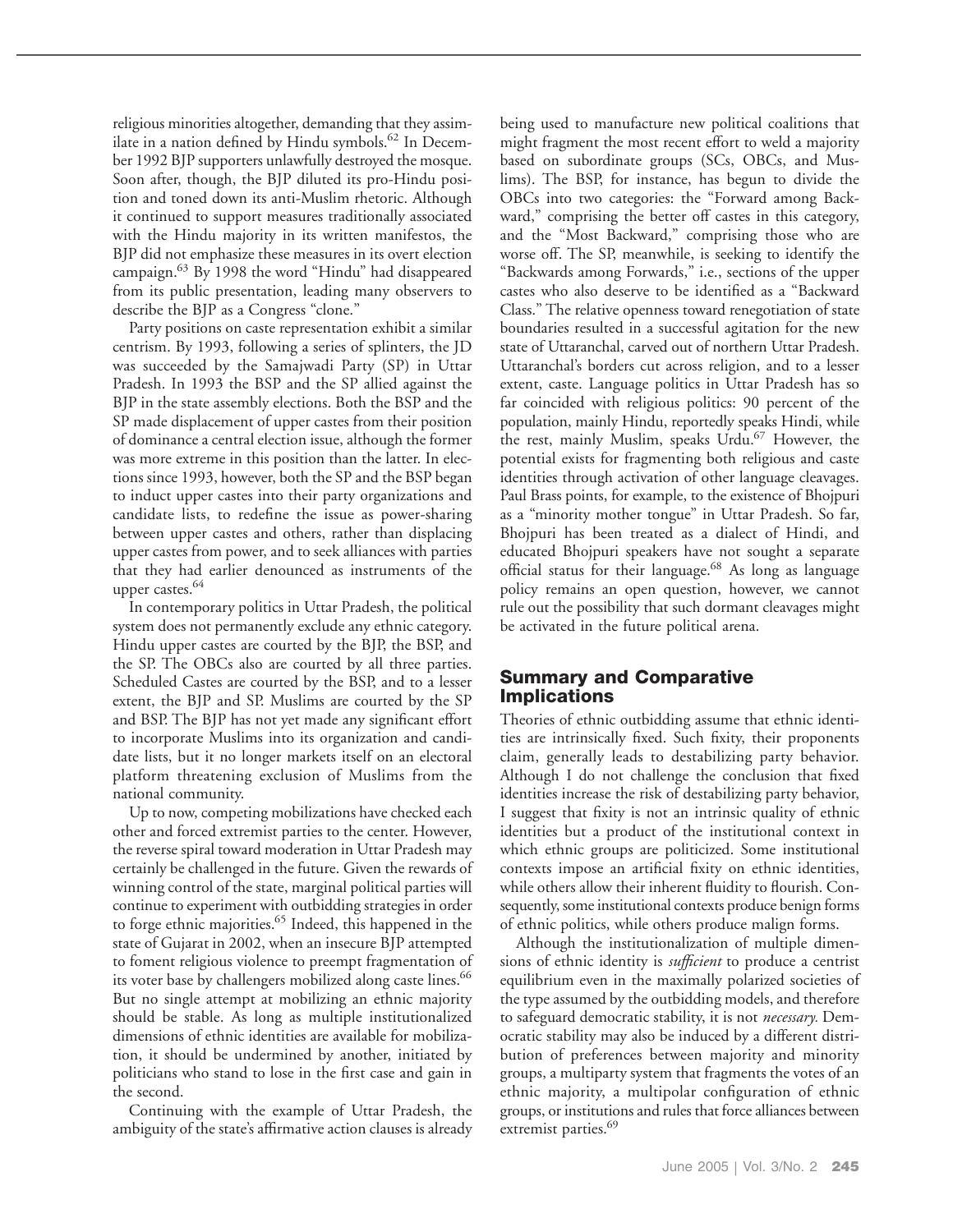## **Articles |** Ethnic Parties and Democratic Stability

My argument must be further developed to take into account conditions of more than two dimensions of cleavage, more than two groups on each dimension, and more than two political parties. It must also be tested with data on cases other than India. One test is suggested by a controlled comparison between India and Sri Lanka between 1948 and 1972. Both nations share a historical legacy of British colonial rule. They also shared a similar electoral and governmental system for this time period: FPTP with single-member districts and a parliamentary government. Most important, though often overlooked, Sri Lanka replicates India's crosscutting cleavage structure at the social level, albeit on a smaller scale: it is also divided by caste, region, religion, and language.<sup>70</sup> Yet, Sri Lanka's politics has developed on a radically different trajectory, characterized by outbidding between parties representing a fixed majority (Sinhala) and minority (Tamil), which culminated eventually in civil war.

Why these differences? If my argument is right, then the cause of democratic breakdown in Sri Lanka lies in the absence of institutional recognition of the multiple dimensions of social identity. This appears plausible. Unlike the postcolonial Indian constitution, the Sri Lankan constitution from 1948 to 1972 did not reward mobilization of identities based on caste and region that cut within and across the boundaries of the Sinhala and Tamil groups. We need more research on the design and implementation of Sri Lanka's constitution, however, to evaluate these hypotheses.

Finally, my model also generates a new hypothesis for the breakdown of democracy in multiethnic countries such as the former Yugoslavia. The violence that accompanied democratization in Yugoslavia is usually explained as a consequence of long-standing historical enmities, $71$  a "security dilemma,"<sup>72</sup> or, most recently, the weak institutional environment in which democratization took place.<sup>73</sup> An explanation may lie instead in the institutionalization of a single ethnic identity in Communist Yugoslavia. Yugoslavia's 1974 constitution comprehensively privileged "nations" (Serb, Croat, Slovene, Macedonian, Montenegrin, and, eventually, Muslim) and "nationalities" (Albanians, Hungarians, and, initially, Muslims) at the expense of other potentially crosscutting identities, according them territorial and administrative autonomy and proportional representation in representative and executive bodies in both the Communist Party and the state.<sup>74</sup> Although this was intended to preempt ethnic discontent by recognizing it, it may have accelerated the breakdown of democracy by preventing the fluidity in ethnic self-definitions that sustains competitive politics.

# **Implications for Empirical Democratic Theory**

My argument has four implications for empirical democratic theory. First, it provides a basis for imagining more broadly the relationship between ethnic mobilization and democratic stability. "Outbidding" is only one path by which ethnic divisions are believed to threaten democracy. There are at least four additional propositions linking ethnic divisions to democratic destabilization: (1) ethnically politicized societies are believed to be less likely to possess the minimal sense of political community necessary for democracy to function; $^{75}$  (2) the politicization of ethnic divisions is believed to be more likely to produce a politics of permanent exclusion (independently of outbidding) than other types of divisions;<sup>76</sup> (3) demands made by ethnic groups are believed to be more intractable than demands made by nonethnic groups; $^{77}$  (4) politicized ethnic groups are believed to be more likely to produce incipient nations than groups defined on a nonethnic basis.<sup>78</sup> Each proposition rests on the same primordialist assumptions that characterize outbidding models.79 This article shows that primordialist assumptions have led us to overestimate the negative effects of ethnic diversity at least in its impact on the behavior of political parties. It may therefore be worthwhile to reexamine the other propositions linking ethnic politics to democratic breakdown to see if they hold even when we make constructivist assumptions.

Second, it suggests that institutionalist approaches to cleavage structures should be integrated into a theory of democratic stability. By institutionalist approaches I mean two bodies of literature: (1) work in the subfield of party and electoral politics, spawned by Seymour Martin Lipset and Stein Rokkan's argument that institutions are in part responsible for translating social cleavages in general into political cleavages; $80$  and (2) work in the subfield of ethnic politics, which identifies a range of mechanisms by which institutions structure ethnic cleavages in particular.81 Although not always described as such, institutionalist approaches may be considered as a variant of constructivism.82

If institutions structure cleavages, then ethnic cleavages are in themselves just a proximate variable to explain the stability of democratic regimes. To understand destabilization, we must look beyond the supposedly prepolitical character of ethnic majorities and minorities and explore the institutional conditions that induce permanent ethnic majorities or more benign outcomes. We also must explore the institutional conditions that induce permanent majorities on dimensions other than ethnicity. Might class cleavages, for instance, also destabilize democracies if they are made permanent by an underlying institutional structure? Similarly, how might the institutional privileging of occupational or ideological cleavages affect democratic stability?

Third, my argument implies that explaining the foundations of democratic stability requires a theory of institutional choice. This point is a variant of the second but warrants an independent statement. I have proposed that institutions affect which and how many cleavages are politically activated. But I have not addressed the question of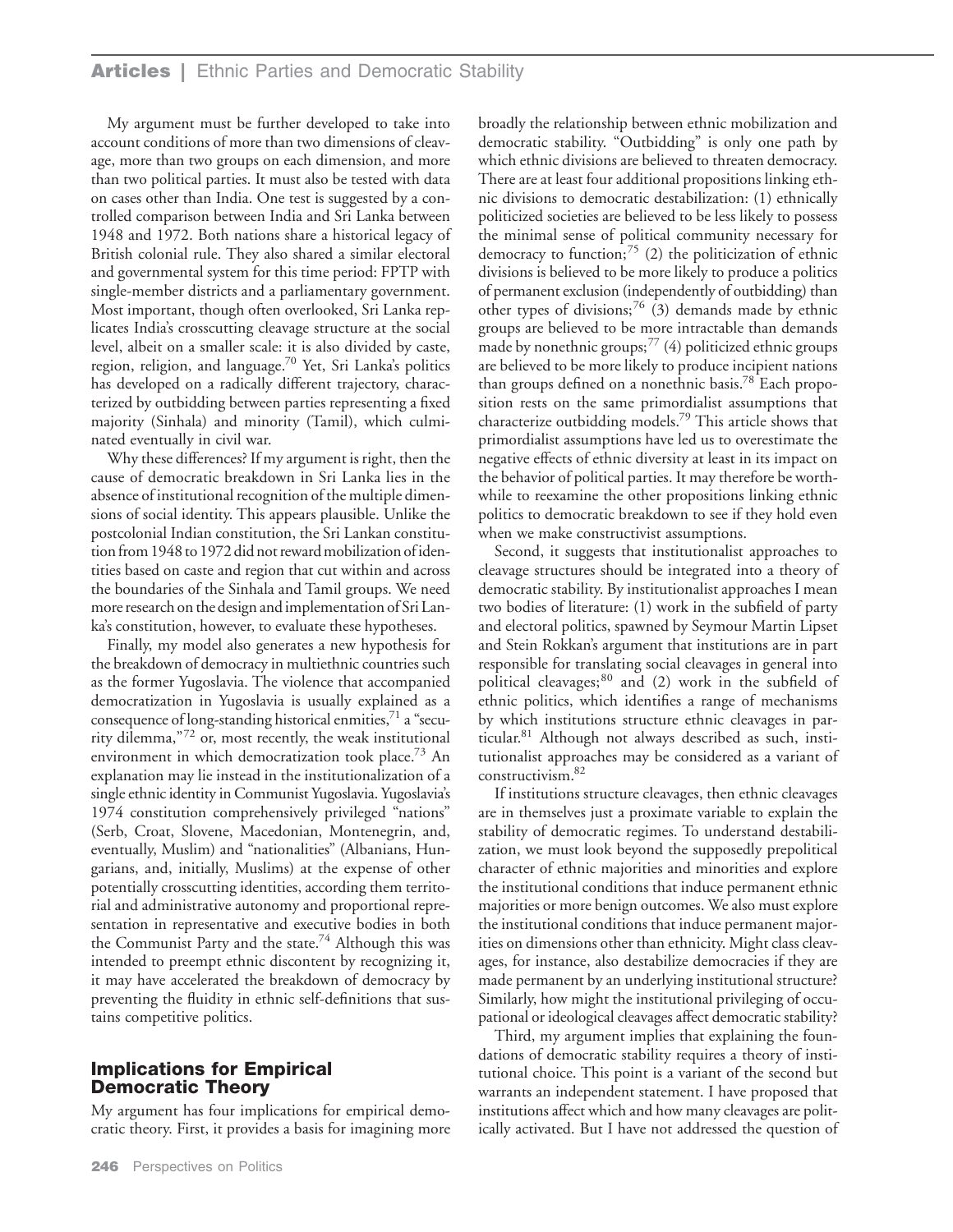how these institutions come to be formed, save to make the negative statement that these institutional choices are not endogenous to a pre-existing cleavage structure. In India, the cleavage structure is a constant, but colonial and postcolonial institutions vary. Similarly, India and Sri Lanka have similarly crosscutting cleavage structures, yet the institutions in both countries are different. This negative case is sufficient for the purpose of this article, which is to re-examine the partial effect of one particular mechanism believed to lead to democratic destabilization. But a general account of the roots of democratic stability requires a theory of institutional origins and change.<sup>83</sup>

Fourth, and most importantly, my argument implies a critique of standard prescriptions for institutional designs for multiethnic democracies and suggests alternative prescriptions. Standard prescriptions can be divided into three categories. In the first category are general blueprints for institutional design, principal among which is Arend Lijphart's theory of "consociationalism." The handful of other blueprints at a comparable level of generality, such as Eric Nordlinger's principles for conflict resolution, and William Kymlicka's proposals for "multicultural citizenship," are largely consistent with consociationalism.<sup>84</sup> The second category includes specific proposals that isolate some subset of institutions encompassed within consociationalism as self-standing solutions to particular problems. Proposals for federalism, electoral systems based on proportional representation, parliamentary governments, and cultural autonomy fall into this category. The final category includes proposals that advocate institutions that are alternatives to consociationalism. These proposals center mainly on electoral systems based on majority rule rather than proportional representation. All three sets of proposals attempt to mitigate the supposed threat posed by ethnic politics by reducing the incentives to politicize ethnicity or constraining the power of ethnic majorities when they emerge.

But a hitherto unnoticed solution to the problem of institutional design for multiethnic democracies might lie, not in depoliticizing the issues that ethnic groups fight over or in constraining ethnic majoritarianism, but in encouraging politicization of ethnic majorities on multiple dimensions. Such an outcome might be induced by adopting institutions that institutionalize the principle of group representation but include mechanisms for redefining the groups to be represented, and that are highly differentiated in the recognized ethnic categories. Below are some speculative guidelines for the design of such institutions:

• Enshrine the principle of group representation, but, as in the case of the Indian constitution, also introduce rules that allow for easy redefinition of the groups to be given representation through open-ended affirmative action programs, language laws, and federal systems. Such an institutional guideline not only permits ethnic groups to define themselves, but also provides a means for their continued redefinition.

- Ensure variation in the categories of ethnic identification across public policy contexts such as education, employment, and health.<sup>85</sup> A system in which the categories that individuals use to identify themselves vary across policy contexts is more likely to produce fluidity in political self-identifications overall than a system in which the categories are uniform across policy contexts.
- Ensure variation in the categories of ethnic identification across levels of government. A system in which individuals use different categories to classify themselves at local, regional, and national levels of government is more likely to produce fluidity in political self-identifications than a system in which the categories are uniform across levels.
- Adopt electoral rules that permit fluidity in ethnic self-definitions, or at a minimum, do not impose fixity. Both alternative vote (AV) and FPTP electoral systems have this desirable quality. Proportional representation electoral systems also may be designed to serve the same purpose. These electoral systems have so far been evaluated against each other on criteria such as their ability to promote interethnic compromise, or provide representation or accountability. But, I suggest here, an important yardstick on which to rate them is their capacity to permit fluidity in ethnic identification.
- Design state statistical procedures that collect and disseminate information on multiple forms of selfidentification. The census is especially important here, but so are the media, since both present individuals with the range of categories of self-identification that they believe are "real." Political systems in which the census and/or the media ask individuals to profess multiple ethnic identifications, and publicize these several answers, therefore, are more likely to produce fluidity in political identifications than systems that collect and report information on single categories. The new multiracial category in the U.S. census, which enables individuals to define themselves as a mix of ethnic identities, may be especially worth considering.

These proposals are designed to recognize ethnic identities as a legitimate basis for political mobilization without reifying them. Their differentiated nature is likely to be a bureaucrat's nightmare, introducing difficulties in implementation, record keeping, and consistency across areas of government and over time. But they may also be a democrat's joy—creating a self-sustaining multiethnic democracy by letting multiple majorities check and balance one another.

The institutionalized encouragement of multiple dimensions of cleavage, however, can ensure only the *survival* of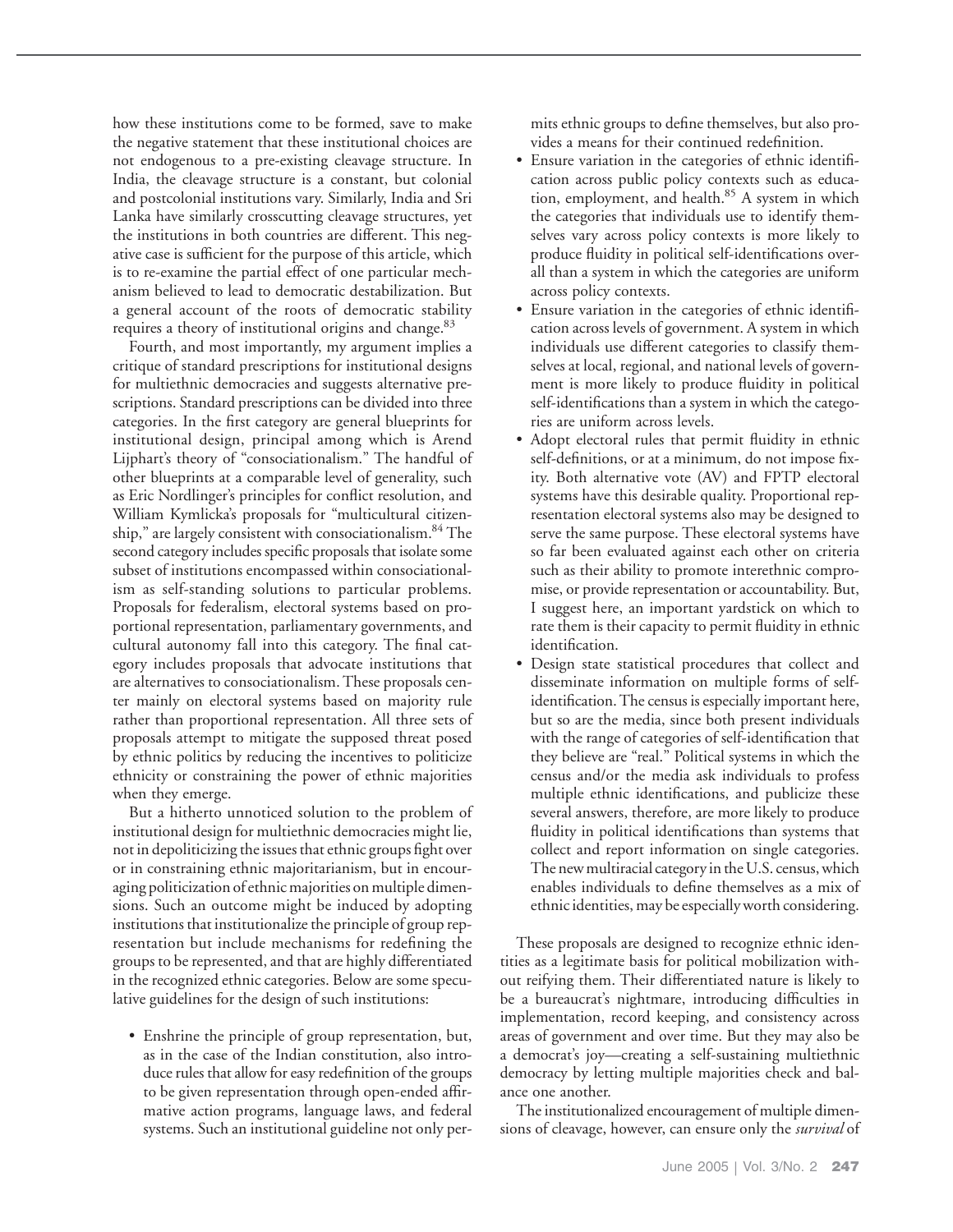# **Articles |** Ethnic Parties and Democratic Stability

democracy, minimally defined as a competitive system. What consequences these institutions have for democratic governance remains an open question. On the one hand, institutions that encourage the continuous mobilization of new ethnic majorities might create high levels of conflict and obstruct effective policy making and implementation. On the other hand, they may produce responsive governments through ethnic inclusion, as well as a more humane government attuned to human diversity.<sup>86</sup> The purpose of this article has been to establish that ethnic politics is compatible with the survival of a democratic system under certain institutional conditions; it disputes a literature on ethnic diversity that has been so pessimistic about the stability of multiethnic democracies that the question of governance has not even been raised. Once the question of survival is resolved, we can turn to questions about the relationship between ethnic politics and democratic governance.

## **Notes**

- 1 Mill 1991; Rustow 1970; Dahl 1971; Geertz 1973; Rabushka and Shepsle 1972; Lijphart 1977; Horowitz 1985; Horowitz 1994; Ake 1993; Sisk 1995; Reilly 2001.
- 2 On the mitigation of the threat by certain cleavage structures, see, for instance, Coser 1956; Dahrendorf 1959; Dahl 1956; Dahl 1971; Horowitz 1971; Lipset 1960; Simmel 1955; Rae and Taylor 1970. On the mitigation of the threat by institutional engineering, see, for instance, Horowitz 1985; Horowitz 1994; Nordlinger 1972; Lijphart 1977; Sisk 1995; Sisk 1996; Reilly 2001.
- 3 Horowitz 1994, 37.
- 4 Lijphart 1977, 236–37 (emphasis added).
- 5 Rabushka and Shepsle 1972; Horowitz 1985. I criticize this proposition in Chandra 2004, arguing that successful ethnic parties are not inevitable in ethnically divided societies, but depend on the fulfillment of stringent institutional and demographic conditions. Here I put aside questions of the origins of ethnic parties, addressing only the issue of how they behave once they have emerged.
- 6 Horowitz 1985, 53; see also Varshney 2002, 5.
- 7 For a similar definition see Horowitz 1985, 299. Horowitz too argues that an ethnic party can champion the cause of more than one ethnic group. He maintains that a party should be termed multiethnic "only if it spans the major groups in conflict" (p. 299). The problem with this definition is that conflict between ethnic groups is often created in the process of political mobilization.
- 8 Huntington 1991, 7.
- 9 Rabushka and Shepsle 1972, 66–88.
- 10 Horowitz 1985, 349–64.
- 11 My discussion of the model relies on Rabushka and Shepsle 1972, 67–73.
- 12 By not making these assumptions explicit, Horowitz risks contradicting himself. But without these assumptions, the predictions of his outbidding model do not follow. For example, he argues that subethnic divisions within a group create incentives for the proliferation of parties claiming to represent that group and are therefore likely to fuel intense outbidding conflict. By subethnic divisions, Horowitz means ascriptive divisions based on differences of caste, clan, language, religion, or region that are "at a level below the principal lines of politically relevant group boundaries" (Horowitz 1985, 350). But acknowledgment of differences in preferences within ethnic groups is difficult to reconcile with conclusions based on the model. If the preferences of subgroups within the ethnic "majority" differ from one another and cluster at different points on the issue axis, then the logic of the outbidding model is arrested. If, for instance, preferences of subgroups in groups A and B cluster near the center of the issue axis, a party might be able to win an election by making a cross-ethnic appeal to clusters from both ethnic groups at the center, rather than through an ethnic bid for the support of individual groups at the extremes.
- 13 Horowitz 1985, 8–9, 342.
- 14 Ibid., 19.
- 15 This assumption is developed in Horowitz 1985, 141– 228, and summarized in 226–28.
- 16 Ibid., 141–228.
- 17 Ibid., 345.
- 18 Ibid., 131.
- 19 Horowitz 1985, 359.
- 20 For a summary of the debate between primordialism and constructivism, see Chandra 2001b.
- 21 Constructivist scholarship that make these claims include, see Barth 1969; Brass 1974; Kasfir 1979; Laitin 1986; Pandey 1990; Posner 2005; Waters 1990.
- 22 Rabushka and Shepsle 1972, 25.
- 23 Horowitz 1985, 74.
- 24 Rudolph and Rudolph 1987.
- 25 Graham 1990; Baxter 1971; Andersen and Damle 1987; Manor 1988; Chandra 1994.
- 26 Chandra 1994; Chandra and Parmar 1997; Chandra 1999; Chandra 2004.
- 27 Barnett 1976; Subramanian 1999.
- 28 Based on fieldwork in the 1997 assembly elections in Punjab.
- 29 Lele 1995; Hansen 2001.
- 30 Horowitz 1971. See also Horowitz, 1985, 37.
- 31 Dahl 1971, 117; Horowitz 1971, 238–39.
- 32 Horowitz 1971, 237.
- 33 Dahl 1971, 117.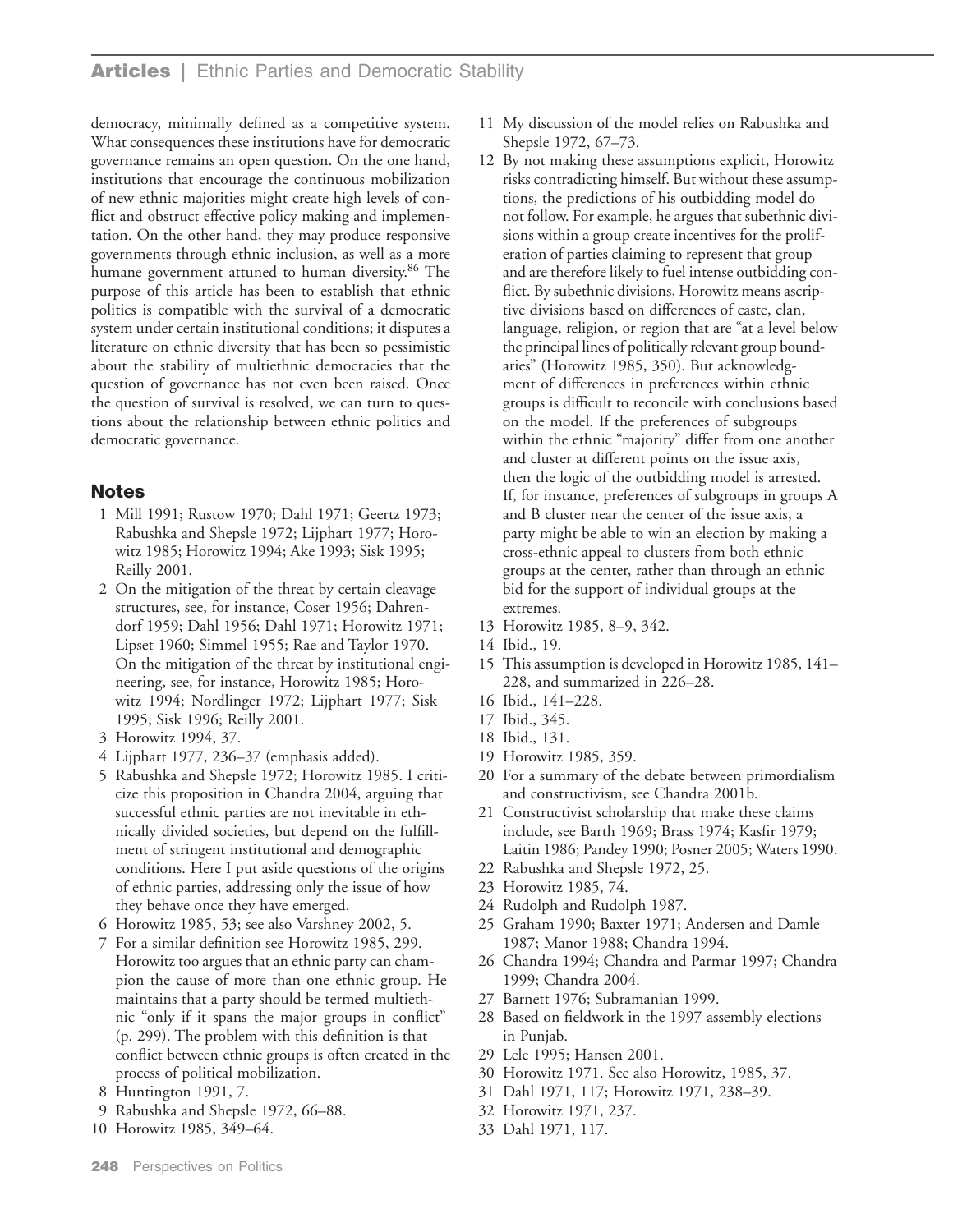- 34 Simmel 1955; Coser 1956; Dahl 1956; Dahrendorf 1959; Lipset 1960; Rae and Taylor 1970.
- 35 Government of India 2001; Weiner 1967; Bardhan 1988; Kohli 1991; Rudolph and Rudolph, 1987.
- 36 While the absolute share of the public and private sector in employment has remained relatively stable, the relative rates of growth of the two have changed following the economic reforms. The greater opportunities and incentives now provided by the government in the private sector combined with restriction on the expansion of the public sector mean that the private sector is now growing at a faster rate (Government of India 2001). In the longer run, if government policy continues to encourage expansion of economic activity in the private sector, we should expect its relative share in employment to increase even in the absence of privatization efforts. In the present and the near future, however, the state continues to dominate employment opportunities in the organized economy in India.
- 37 Basu 1996; Austin 1966.
- 38 Galanter 1978, 1816.
- 39 Ibid., 1812.
- 40 Constitution of India Article 341, 342.
- 41 Laitin 1998.
- 42 Brass 1994; Laitin 1989.
- 43 Constitution of India, Article 343. See Brass 1994, 164–65, 177.
- 44 Constitution of India, Article 345.
- 45 Ibid., 157–91; Dasgupta 1988, 144–68.
- 46 Constitution of India, Article 3.
- 47 Brass 1994, 172–74.
- 48 For an account of the process by which the constitution was formulated, see Austin 1966.
- 49 Varshney 1995.
- 50 For a different argument about the importance of institutionalization, see Laitin 1986 and Posner 2005, which argue that institutionalization not only gives voters greater incentive to mobilize along cleavages that are institutionally recognized, but also creates a "commonsensical world" in which those cleavages not given institutional recognition become progressively less "real" in the political imagination of voters. I do not make this more stringent assumption about the psychological impact of institutionalization here; however, the assumption that institutionalization creates a commonsensical world around institutionalized cleavages would produce an equivalent prediction, leading to the privileging of institutionalized over noninstitutionalized cleavages in politics.
- 51 World Bank 1998. The new state of Uttaranchal was carved out of Uttar Pradesh in 2000, with a population of approximately 8 million, according to the

2001 census. Data used in this section, unless otherwise stated, are from the 1991 census.

- 52 Butler, Lahiri, and Roy 1995.
- 53 Upadhyaya 1992.
- 54 Why the Congress strategy of ambiguity remained a winner for almost four decades is one question raised by the outbidding model, which argues that such a strategy is "inherently unstable" (Rabushka and Shepsle 1972, 82); however, it is not the puzzle to which I wish to draw attention here.
- 55 1991 census figures, reported in Butler, Lahiri, and Roy 1995.
- 56 The BJP traces its lineage to the Bharatiya Jana Sangh, a Hindu nationalist political party that slowly moderated its position until 1977, when it merged with a collection of opposition parties to form the umbrella Janata Party. The BJP was reborn from Janata in 1980. In its initial years the BJP continued to define itself as an aggregative party, meant for both Hindus and Muslims. In the early part of the 1980s, the BJP was, surprisingly, more centrist than the Congress. Its aggressive championing of Hindu interests can be traced specifically to 1986. For details, see Chandra 1994.
- 57 Bharatiya Janata Party 1989.
- 58 For election data on the failure of Hindu nationalist parties, see Butler, Lahiri, and Roy 1995.
- 59 Brass 1994.
- 60 Hasan 1989, 154; Hasan 1998, 123.
- 61 The description of the moderation of all parties in Uttar Pradesh, in addition to the secondary sources cited in the text, is based on my own fieldwork in Uttar Pradesh during the 1991, 1996, and 1998 election campaigns. Where the source is not explicitly cited all figures for the ethnic profile of party candidate lists and governments are based on data gathered during fieldwork.
- 62 Chandra 1994.
- 63 Chandra 1994; Jaffrelot 1996; Chandra and Parmar 1997.
- 64 Chandra and Parmar 1997.
- 65 The BJP government's veiled support of communal violence in Gujarat in February 2002 appears to have been a reversion to outbidding in order to improve adverse electoral prospects. On the use of communal violence to electoral advantage, see Wilkinson 2004; Brass 1997; Brass 2003.
- 66 On the electoral roots of the violence in Gujarat, see esp. Wilkinson 2002; CSDS Team 1999.
- 67 Commissioner for Linguistic Minorities 1992, 11.
- 68 Brass 1994, 184.
- 69 For two arguments questioning the presumed negative correlation between ethnic mobilization and democratic destabilization, although for different reasons, see Giuliano 2000 and Birnir 2004.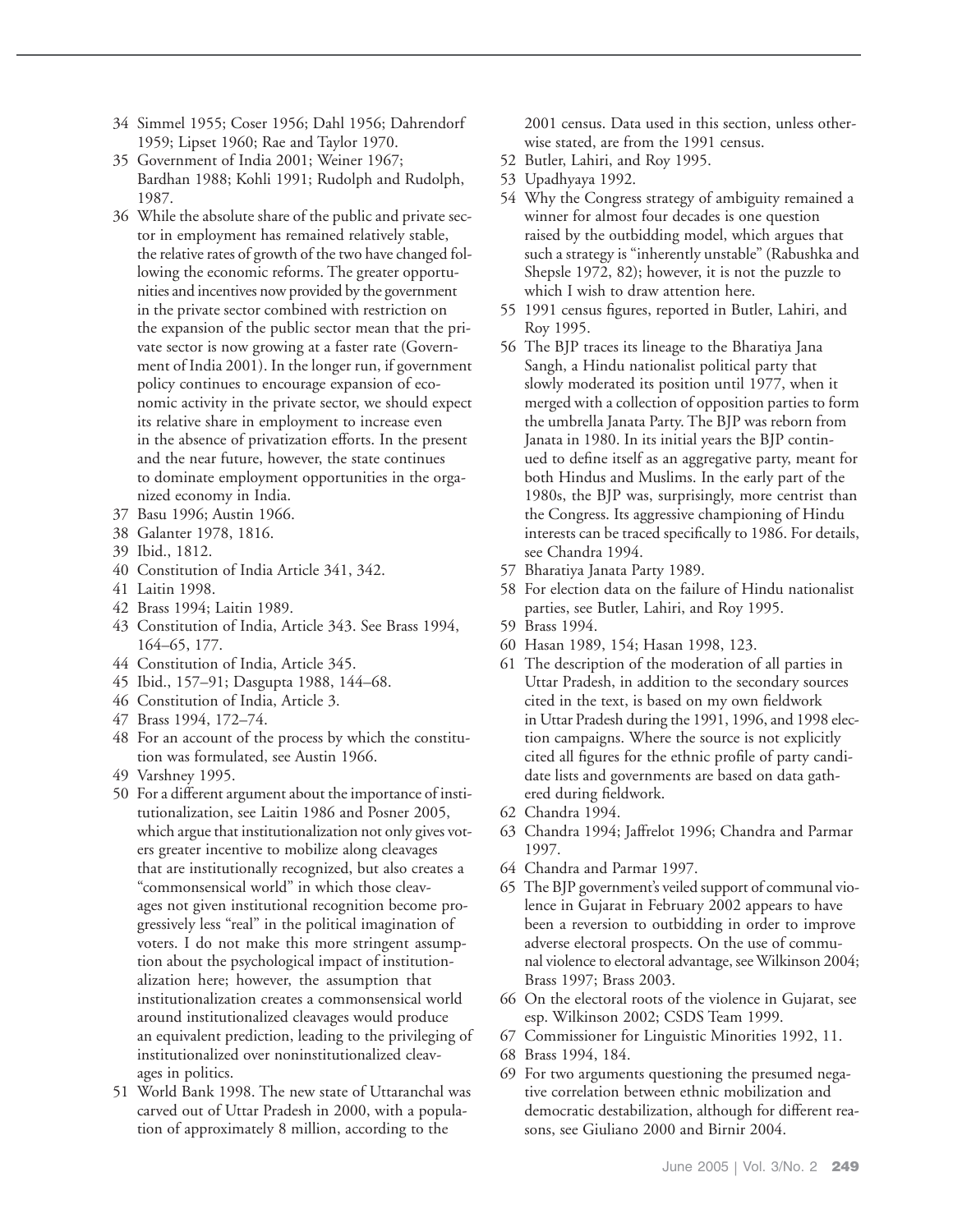- 70 Tambiah 1986; Ryan 1993; Roberts 1995. See also Darini Rajasingham-Senanayake, "Democracy and the Problem of Representation," in Pfaff-Czarnecka et al. 1999, 99–134.
- 71 Kaplan 1994.
- 72 Posen 1993.
- 73 Snyder 2000.
- 74 Bringa 1995; Cohen 1989; Ramet 1992.
- 75 Mill 1991; Rustow 1970; Geertz 1973.
- 76 Horowitz 1985; Dahl 1971.
- 77 For a review of works that make this claim, see Chandra 2001a.
- 78 See esp. Geertz 1973.
- 79 Chandra 2001b; Chandra and Humphreys 2002.
- 80 Lipset and Rokkan 1967.
- 81 Laitin 1986; Posner 2005.
- 82 Chandra 2001b.
- 83 For work on this question, see Przeworski 2003; Greif (forthcoming).
- 84 Nordlinger 1972; Kymlicka 1995.
- 85 I owe this point to a discussion with Andy Sabl.
- 86 On the use of uniform schemes of categorization and its consequences for governance, see Scott 1998.

# **References**

- Ake, Claude. 1993. Rethinking African democracy. In *The global resurgence of democracy,* ed. Larry Diamond and Marc F. Plattner, 70–82. Baltimore: Johns Hopkins Press.
- Andersen, Walter, and Shridhar Damle. 1987. *The brotherhood in saffron.* New Delhi: Vistaar Publications.
- Austin, Granville. 1966. *The Indian constitution: Cornerstone of a nation.* Oxford: Clarendon Press.
- Bardhan, Pranab. 1988. Dominant proprietary classes and India's democracy. In *India's democracy,* ed. Atul Kohli, 214–24. Princeton: Princeton University Press.
- Barnett, Marguerite Ross. 1976. *The politics of cultural nationalism in South India.* Princeton: Princeton University Press.

Barth, Frederik, ed. 1969. *Ethnic groups and boundaries: The social organization of cultural difference,* ed. Frederik Barth. Boston: Little, Brown, 9–38.

Basu, Durga Das. 1996. *Shorter Constitution of India.* 12th ed. New Delhi: Prentice Hall.

Baxter, Craig. 1971. *The Jana Sangh: A biography of an Indian political party.* Dehli: Oxford University Press.

Bharatiya Janata Party. 1989. *Resolution adopted at National Executive Meeting, June 9–11, Palampur Himachal Pradesh.* Delhi: Bharatiya Janata Party.

Birnir, Johanna. 2004. The ethnic effect. Unpublished book manuscript.

Brass, Paul R. 1974. *Language, religion, and politics in north India.* Cambridge: Cambridge University Press.

\_. 1994. *The politics of India since independence.*

. 1997. Theft of an idol: Text and context in the rep*resentation of collective violence.* Princeton: Princeton Uni-

versity Press. \_. 2003. *The production of Hindu-Muslim violence in contemporary India.* Seattle: University of Washington Press.

Bringa, Tone. 1995. *Being Muslim the Bosnian way: Identity and community in a central Bosnian village.* Princeton: Princeton University Press.

Butler, David, Ashok Lahiri, and Prannoy Roy. 1995*. India decides: Elections 1952–1995.* New Delhi: Living Media.

Chandra, Kanchan. 1994. Inside the BJP: Political actors and ideological choices. Paper presented at the annual meeting of the Association of Asian Stud-<br>ies, Boston.<br>1999. Post-congress politics in Uttar Pradesh:<br>The ethnification of the party system and its conser

The ethnification of the party system and its consequences. In *Indian politics and the 1998 election: Regionalism, Hindutva, and state politics,* ed. Paul Wallace and Ramashray Roy, 55–104. New Delhi: Sage<br>Publications.<br>2001a. Ethnic bargains and group instability. *Pol-*<br>itics and Society 29 (3): 337–62

Publications.<br>— 2001a. Ethnic bargains and group instability. *Politics and Society* 29 (3): 337–62.<br>— 2004. *Why ethnic parties succeed: Patronage and eth-*

*nic headcounts in India.* Cambridge University Press.

Chandra, Kanchan, ed. 2001b. Cumulative findings in the study of ethnic politics. *APSA-CP Newsletter* 12  $(1): 7-25.$ 

Chandra, Kanchan, and Chandrika Parmar. 1997. Party strategies in the Uttar Pradesh Assembly elections 1996. *Economic and Political Weekly* 37 (5): 214–22.

- Chandra, Kanchan, and Macartan Humphreys. 2002. Incorporating constructivist propositions into theories of democracy. Paper presented at conference Modeling Constructivist Approaches to Ethnic Groups, MIT, Cambridge, MA, December 2002.
- Cohen, Leonard J. 1989. *The socialist pyramid: Elites and power in Yugoslavia.* London: Tri-Service Press.
- Commissioner for Linguistic Minorities. 1992. *Twentyninth report of the commissioner for linguistic minorities in India.* New Delhi: Government of India Press.
- Coser, Lewis. 1956. *The functions of social conflict.* Glencoe, IL: Free Press.

CSDS Team. 1999. Clear lines of cleavage in Gujarat. *Frontline* 16 (25), November 27–December 10. http://www.flonnet.com/fl1625/16250400.htm.

ntip://www.homict.com/11625/16250400.html<br>Dahl, Robert. 1956. *A preface to democratic theory*. Chi-<br>cago: University of Chicago Press.<br>\_\_\_\_\_\_\_. 1971. *Polyarchy: Participation and opposition*.<br>New Haven: Yale University P

New Haven: Yale University Press.

Dahrendorf, Ralf. 1959. *Class and class conflict in industrial society.* Stanford: Stanford University Press.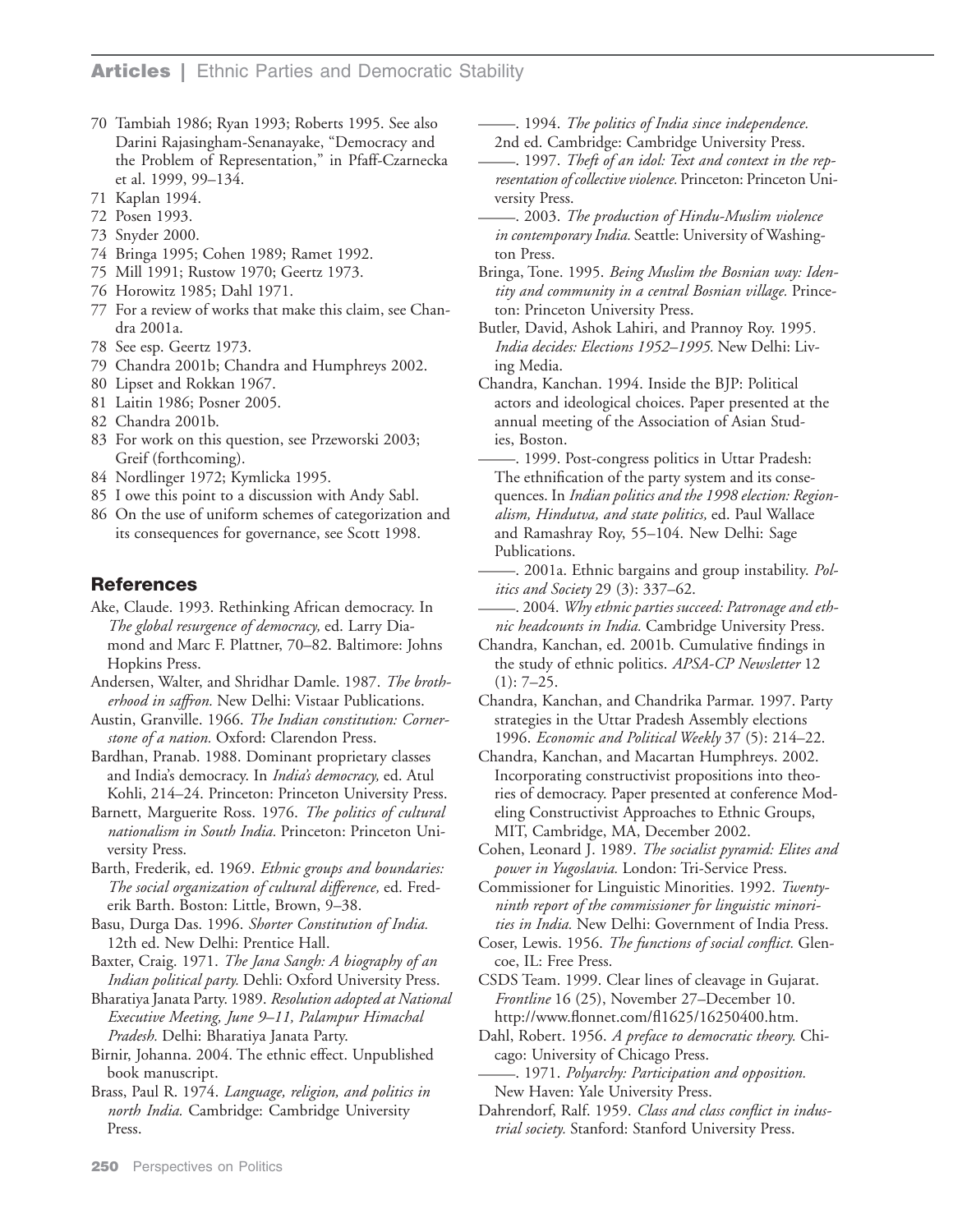Dasgupta, Jyotindra. 1988. Ethnicity, democracy, and development in India: Assam in a general perspective. In *India's democracy,*ed. Atul Kohli, 144–68. Princeton: Princeton University Press.

Diamond, Larry, and Marc. F. Plattner, eds. 1993. *The global resurgence of democracy.* Baltimore: Johns Hopkins University Press.

- Elster, Jon. 1989. *Nuts and bolts for the social sciences.* Cambridge: Cambridge University Press.
- Galanter, Marc. 1978. Who are the other backward classes*? Economic and Political Weekly,* October 28.

Geertz, Clifford. 1973. The integrative revolution: Primordial sentiments and civil politics in the new states. In *The interpretation of cultures,* 255–311. New York: Basic Books.

Giuliano, Elise. 2000. Who determines the self in the politics of self-determination? *Comparative Politics* 32 (3): 295–316.

Government of India, Ministry of Finance. [2001]. *Economic Survey of India 2000–2001.* http:// indiabudget.nic.in/es2000-01/welcome.html.

Graham, Bruce Desmond. 1990. *Hindu nationalism and Indian politics.* Cambridge: Cambridge University Press.

Greif, Avner. Forthcoming. *Institutions and trade during the late medieval commercial revolution.* Cambridge: Cambridge University Press.

Hansen, Thomas Blom. 2001. *Wages of violence: Naming and identity in postcolonial Bombay.* Princeton: Princeton University Press.

Hasan, Zoya. 1998. *Quest for power: Oppositional movements and post-congress politics in Uttar Pradesh.* Delhi:<br>Oxford University Press.<br>2008. Power and mobilization: Patterns of resil-<br>ience and change in Uttar Pradesh politics. In Dami-

ience and change in Uttar Pradesh politics. In *Dominance and state power in modern India,* vol. 1, ed. Francine Frankel and M. S. A. Rao, 133–203. Delhi: Oxford University Press.

Horowitz, Donald. 1971. Three dimensions of ethnic pol-itics. *World Politics* 23 (2): 232–44. \_. 1985. *Ethnic groups in conflict.* Berkeley: Univer-

itics. *World Politics* 23 (2): 232–44.<br>— 1985. *Ethnic groups in conflict*. Berkeley: University of California Press.<br>— 1991. *A democratic South Africa? Constitutional engi*-

*neering in a divided society.* Berkeley: University of Cal-ifornia Press. \_. 1994. Democracy in divided societies. In *Nation-*

*alism, ethnic conflict and democracy,* ed. Larry Diamond and Marc F. Plattner, 35–55. Baltimore: Johns Hopkins Press.

Huntington, Samuel. 1991. *The third wave: Democratization in the late twentieth century.* Norman: University of Oklahoma Press.

Jaffrelot, Christophe. 1996. *The Hindu nationalist movement in India.* New York: Columbia University Press.

Kaplan, Robert D. 1994. *Balkan ghosts: A journey through history.* New York: Vintage Books.

Kasfir, Nelson. 1979. Explaining ethnic political participation. *World Politics* 31 (3): 365–484.

- Kohli, Atul. 1991. *Democracy and discontent: India's growing crisis of governability.* Cambridge: Cambridge University Press.
- Kymlicka, Will. 1995. *Multicultural citizenship.* Oxford: Clarendon Press.

Laitin, David. 1986. *Hegemony and culture: Politics and religious change among the Yoruba.* Chicago: University of<br> *gious change among the Yoruba*. Chicago: University of<br>
Chicago Press.<br>
<u>India Policy Sciences</u> 22 (4): 415–36

Chicago Press.<br>— 1989. Language policy and political strategy in India. *Policy Sciences* 22 (4): 415–36.<br>— 1998. *Identity in formation: The Russian-speaking* 

*populations in the near abroad.* Ithaca: Cornell University Press.

Lardeyret, Guy. 1996. The problem with PR. In *The global resurgence of democracy,* ed. Larry Diamond and Marc F. Plattner, 175–80. Baltimore: Johns Hopkins Press.

Lele, Jayant. 1995. *Hindutva, the emergence of the right.* Madras: Earthworm Books.

Lipset, Seymour. 1960. *Political man.* Garden City, NY: Doubleday.

Lipset, Seymour Martin, and Stein Rokkan. 1967. Cleavage structures, party systems and voter alignments: An introduction. In *Party systems and voter alignments,* ed. Seymour Martin Lipset and Stein Rokkan, 1–64. New York: Free Press.

of ethnic minorities in power-sharing systems. In *The rights of minority cultures,* ed. Will Kymlicka, 275–

87. Oxford: Oxford University Press.<br>— 2001. Constructivism and consociational theory. *APSA-CP Newsletter* 12 (1): 11–13.

*Mandal Commission report of the Backward Classes Commission, 1980.* N.d. New Delhi: Akalank Publications.

Manor, James. 1988. Parties and the party system. In *India's democracy,* ed. Atul Kohli, 62–98. Princeton: Princeton University Press.

- Mill, John Stuart. 1991. *Considerations on representative government.* New York: Prometheus Books.
- Nordlinger, Eric. 1972. *Conflict regulation in divided societies.* Cambridge: Center for International Affairs, Harvard University.
- Pandey, Gyanendra. 1990. *The construction of communalism in colonial North India.* Delhi: Oxford University Press.
- Pfaff-Czarnecka, Joanna, Darini Rajasingham-Senanayake, Ashis Nandy, and Edmund Terence Gomez. 1999. *Ethnic futures: The state and identity politics in Asia.* New Delhi: Sage Publications.

Lijphart, Arend. 1977. *Democracy in plural societies*. New<br>Haven: Yale University Press.<br>————. 1995. Self-determination versus pre-determination<br>of ethnic minorities in power-sharing systems. In *The*